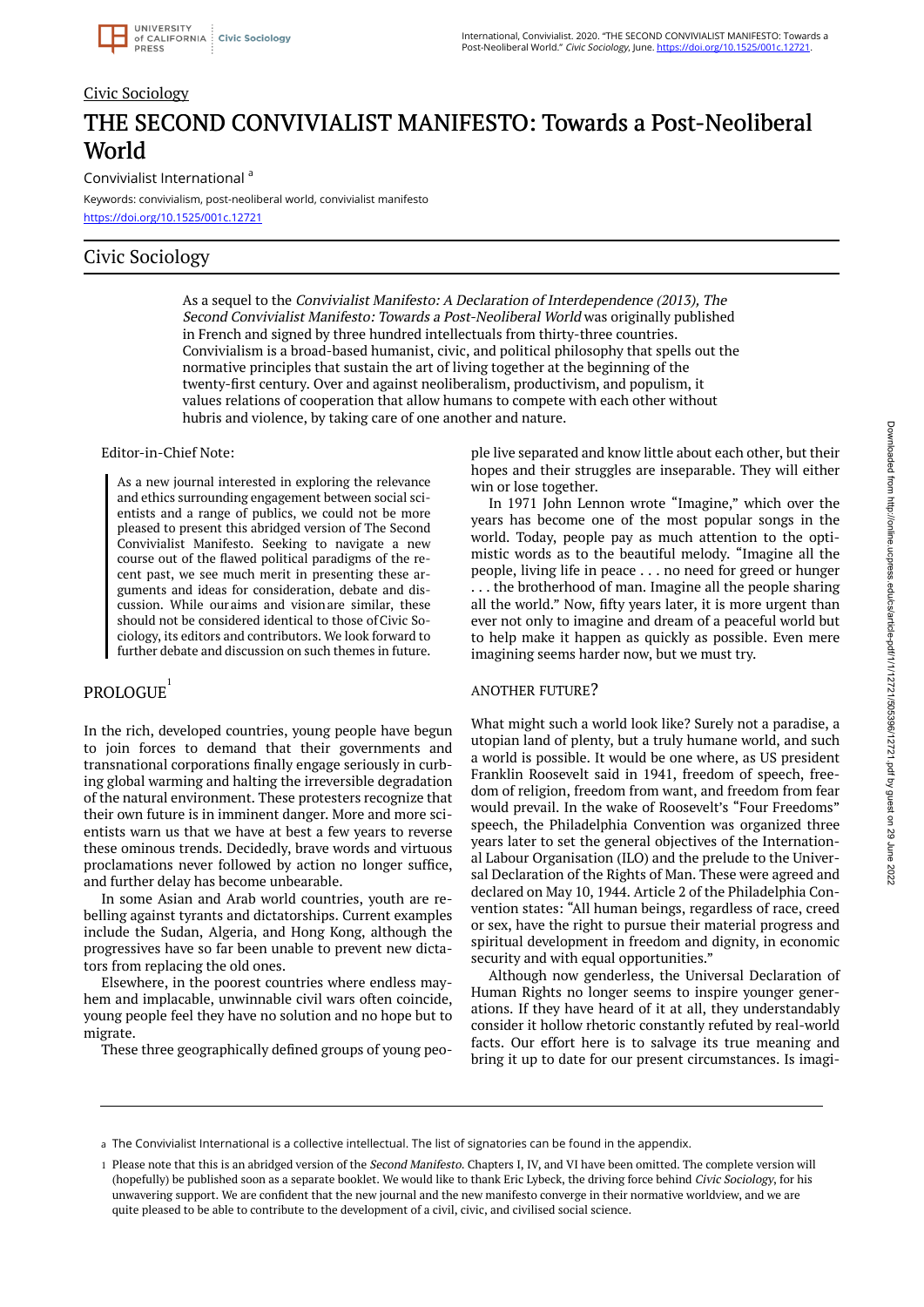nation really so degraded that we cannot conceive of a world in which power would not be seized by psychopaths, aided by criminal networks, and abetted by the army and the police? A world where once conquered, power would not be maintained by more or less visible control over the media, arbitrary arrests, corruption of the judiciary, torture, and murder?

It should not be impossible to imagine a world where some poverty would undoubtedly still exist but no one would be totally destitute because a fair social network system would allow everyone to live decently from their own work. In such a world, extreme wealth that feeds fantasies of alternative humanity, even a kind of superhumanity for the few, would not be tolerated any more than would poverty. In such a world, one can imagine that whereas people would have different ideas, ideologies, and beliefs and argue among themselves about what makes life meaningful, they wouldn't massacre each other or wage civil and religious wars or commit violent acts for the sake of naked power and control. Is it now somehow forbidden to imagine a world where natural resources and the natural environment would no longer be systematically sacrificed and plundered for the benefit of large or small private and public corporations; a world where humanity could effectively curb global warming and halt, even reverse, the multiple instances of today's accelerating ecological degradation?

Surely these desires, these ideals, are virtually universal and self-evident, based as they are on the most elementary common sense; the most widespread wishes of humanity; expressing what the vast majority would say they want. And yet even their partial, much less total, realization seems entirely out of reach, almost inconceivable. Why is this so? Is this the destiny from which humanity cannot escape?

#### THE RECENT DOWNWARD SPIRALING OF THE WORLD

Let us indulge briefly in looking at the world in retrospect. During the three decades following the Second World War, the principles set out in the Philadelphia Convention and then in the Universal Declaration of Human Rights did not sound like empty words. Everyone, even in nondemocratic countries, took—and had to take—them seriously. These principles were the cornerstones officially guiding public policy, and they inspired concrete results. Western democracies were obliged to seek out policies that would prevent them from relapsing into the totalitarian horrors of Nazism and fascism that had triggered the Second World War and claimed tens of millions of victims. These policies also withstood the seduction of communism, another variant of the totalitarianism that dominated Russia, Eastern Europe, and China and was quickly spreading to many countries of the so-called "Third World." Even the communist countries felt obliged to pay lip service to the concepts of human rights while avoiding implementing them.

In 1989, with the fall of the Berlin Wall and the subsequent collapse of communism in Russia and Eastern Europe, capitalism no longer had an obvious and tangible enemy. Capitalism seemed to be the twin sibling of democracy—a capitalism that, at the time, was essentially industrial based on labour. Perhaps blinded (for many reasons), until the beginning of the twenty-first century, political scientists and philosophers would focus on what appeared to them to be the reality of "democratic transitions." The dominant discourse, albeit with varying degrees of conviction, maintained that the remaining dictatorships would collapse fairly quickly and that all the countries of the world would adopt the institutional formula that had worked so

well for the West: a mixture of parliamentary democracy, free markets, and the welfare state.

With the demise of its previous enemies, democracies and their capitalist economies believed they needed to be less on guard and could conveniently afford to take human rights and democratic principles more leisurely. Capitalism turned from industrial to strongly rentier and speculative, and in its most debilitating form, into techno and surveillance capitalism. Its profits derive less from tangible production and instead from speculative finance and nontransparent trade in personal data. On the one hand, the new capitalist redistribution of wealth is increasingly unfair and unjust, diminishing prosperity to the extent that the poor get poorer and the middle classes (in rich countries, not yet in the newly emerging economies) have been rapidly contracting. On the other hand, it has been operating ruthlessly, generating a literally senseless enrichment of the richest. No one can ignore the fact that some forty ultrarich individuals possess as much as the poorest half of humanity, which consists of nearly four billion people. Forty people are as important as four billion! But because such figures overwhelm the human scale, they defy understanding and cause despondency and passivity so that no one knows, even attempts to imagine, what to do to change course.

As liberal and pluralist democracy with its spirit of human rights is losing ground, it is the so-called illiberal or peoples' democracies, effectively dictatorships—the "democratures"—that are flourishing everywhere. In its impulsive reaction to the fall of communism, the rich West had taken its self-chosen role to bring peace and prosperity to the world too lightly. It has, however, caused a storm. Being unable or unwilling to keep its promise to the world, it is now vigorously confronted (significantly more than during the bipolar era) by the resentment that has been breeding since its past colonial, imperial, and neo-imperial domination. The Islamic radicalism of al-Qaida or ISIS represents only the most visible face and most terrifying expression of this hatred.

#### THE TRIUMPH OF NEOLIBERALISM

What went wrong? What explains the betrayal of the expectations raised at the end of the Second World War? There are many complex and intertwined causes, but one looms far above all else: the subordination of the entire planet and all spheres of human existence to the demands of a rentier and speculative capitalism. This capitalism produces wealth for the very few while diverting wealth away from the many. The triumph of this new type of capitalism, not least its global attraction and adoption, has many causes. Again, one stands out from among the others—hardly seen and poorly understood—and yet is essential: the power of ideas. When supported by concrete means, ideas can succeed in capturing the imagination of a large number of people, gain their support, and subsequently become controlling. To be sure, this is the raison d'être of this Second Convivialist Manifesto: to oppose and supplant neoliberal ideology, which has paved the way for this new type of capitalism, a capitalism in its pure state, free of all and any moral or political constraints.<sup>4</sup>

All *isms* are subject to multiple discussions and possible definitions. True of capitalism (or anti-capitalism), it is just as true of neoliberalism (in its different variations). Current neoliberalism is sufficiently characterized by the combination of the following six proposals or axioms:

• There is no such thing as society, as Margaret Thatcher said, no cultures or collective bodies. There are on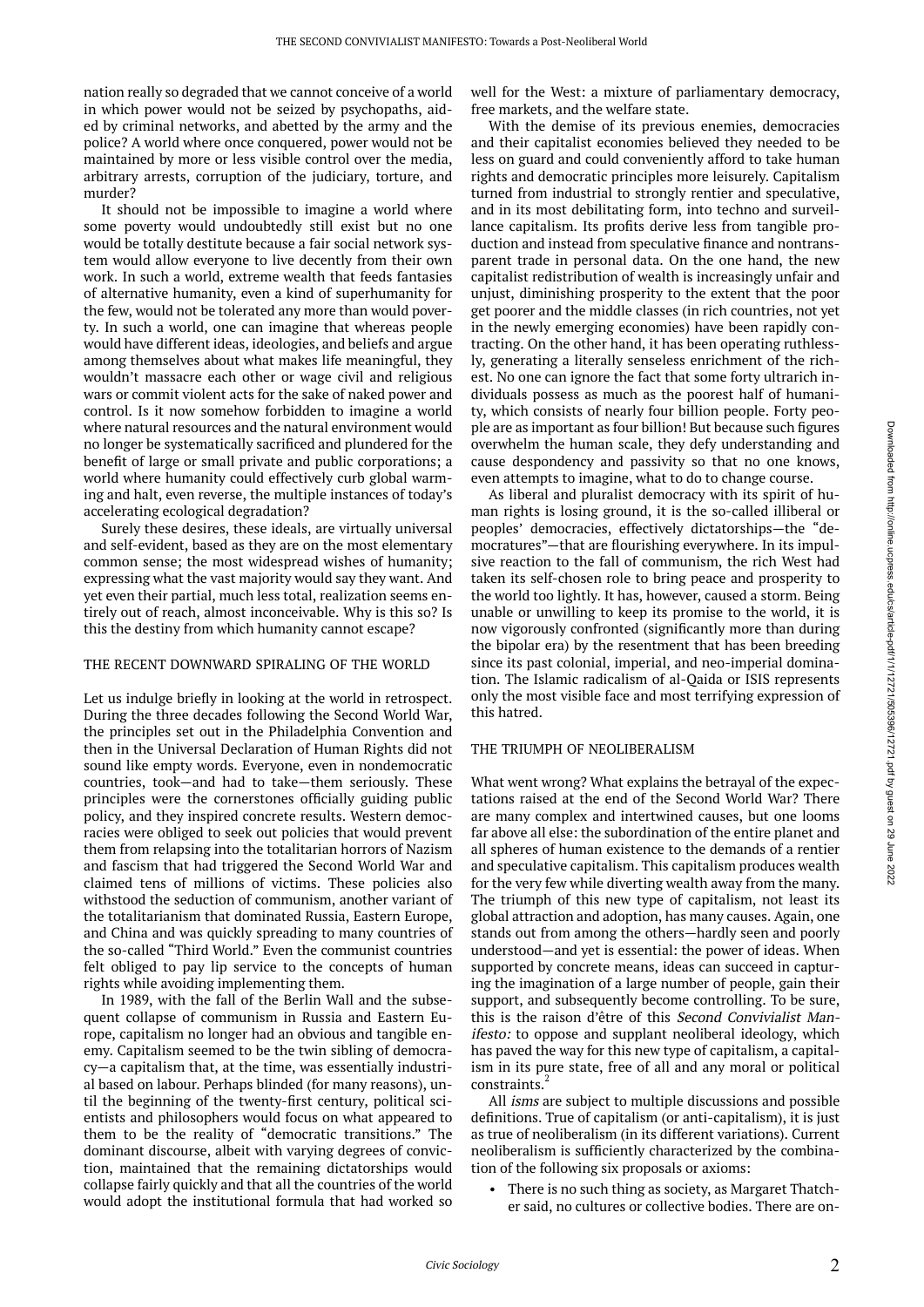ly individual men and women.

- Greed is good; the thirst for profit is a good thing. Greed is a value.
- The richer the rich get, the better it will be for all because everyone will benefit in the process thanks to the trickle-down effect.
- Free and undistorted competition in unfettered markets( including the financial markets) is taken as the only desirable mode of coordinating human activities for the greater good of all.
- There is no limit. Always, the more the better
- There is no alternative, as again Margaret Thatcher used to say.

The many who would doubt the power of ideas and values, and the force with which they affect our behaviour, should be reminded that none of these six proposals was held to be true, or fair, between 1944 and the 1970s–1980s. Again, a brief retrospective is warranted. In economics, the dominant doctrine, inspired in particular by John Maynard Keynes, assigned the State and its redistributive functions a major role. To put an end to Keynesianism, and the generally social-democratic policies it inspired, in 1947 some thirty opponents—including Friedrich von Hayek, Karl Popper, Milton Friedman, and many other well-known names—gathered in Switzerland and created what would become the Société du Mont Pèlerin (Mont Pelerin Society). Very soon, supported by large companies and rich foundations, the Société du Mont Pèlerin, which is still very active today, would gradually undermine the Keynesian consensus and impose a new vision of the world and humanity, a new way of understanding human affairs. It is this alternative mode of reasoning, this new version of understanding of how the world operates, that has come to exert, on a global scale, what the philosopher Antonio Gramsci called hegemony, control over ideas and minds. It is now clear that this hegemony must be invalidated most urgently. This can be achieved only by challenging its thrust. It demands explaining the foundations of a new type of reasoning, fitting for our time and our condition. However, it cannot be a return to Keynesianism or to the *isms* of the past.

#### WHY CONVIVIALISM?

Though young people in rich countries are becoming increasingly aware of climate change and environmental degradation, they still have difficulty understanding that their fate is linked to that of young people elsewhere who

seek to free themselves from dictatorships or are forced to emigrate. Green parties have attracted the attention of an increasing audience in the West, but their concern for the environment has not yet congealed into a political philosophy, nor does it provide a blueprint for an enforceable policy that may forcefully challenge neoliberalism. In order to be able to effectively respond to the severe and irreversible harm that the global domination of rentier and speculative capitalism has already inflicted, and will continue to inflict, on humanity, we absolutely need to offer an alternative political philosophy to neoliberalism. We are responsible to not limit our philosophy to mere denunciation of the fallacy of the six central propositions of neoliberals; we must concretely outline another possible world, more humane, viable, with which the vast majority can identify by sharing the concern to save what can and must still be saved from our environment in a way that ensures Roosevelt's "Four Freedoms." To achieve this, we need to defeat the feeling of powerlessness and build an inspiring mutual trust between individuals, groups, and their governments.

As a first step, this Second Manifesto of Convivialism will outline the contours of the other possible world that it offers, a post-neoliberal world. Subtitled Declaration of Interdependence, the Convivialist Manifesto was first published in 2013. $3$  It submitted—as a starting point for a new ideational hegemony—that what is manifestly most needed is an explicit and demonstrably shared consensus on central values or principles underlying a new convivialist political philosophy (largo sensu). Today, the thousands or tens of thousands of associations and networks, and the hundreds of millions of people throughout the world who seek to cast off the grip of neoliberal capitalism, lack the "ideational glue" that would lift them out of a state of self-perceived impotence and revitalize a common spirit of agency against the odds of neo-liberalism and its core rentier and speculative, and techno and surveillance capitalisms. The first Convivialist Manifesto demonstrated that such an agreement on certain central principles outlining a post-neoliberal political philosophy is not only desirable but indeed possible. It was the product of sixty-four distinguished critical intellectuals,<sup>4</sup> hailing from all the streams of the Left, who drafted and published it and who won the endorsement of intellectuals and others from the "centre" and the Right.

Why a Second Manifesto of Convivialism? Firstly, the First Convivialist Manifesto was not international enough even though it has been supported by intellectuals and activists in many countries. It has been translated into about ten languages and is the subject of discussion books in Ger-

<sup>2</sup> The *Convivialist Manifesto* is inspired by the work of Marcel Mauss (*The Gift*), Karl Polanyi (*The Great Transformation*), and Ivan Illich (Tools for Conviviality).

<sup>3</sup> Le Bord de l'eau, 2013. This second manifesto can be seen as an enhanced declaration of interdependence. An English translation of the First Manifesto, with an introduction by Frank Adloff, was published in 2014 as Global Dialogues, no. 3 (online). See [https://duepubli](https://duepublico2.uni-due.de/receive/duepublico_mods_00038824)[co2.uni-due.de/receive/duepublico\\_mods\\_00038824](https://duepublico2.uni-due.de/receive/duepublico_mods_00038824).

Claude Alphandéry, Geneviève Ancel, Ana Maria Araujo (Uruguay), Claudine Attias-Donfut, Geneviève Azam, Akram Belkaïd (Algeria), 4 Yann-Moulier-Boutang, Fabienne Brugère, Alain Caillé, Barbara Cassin, Philippe Chanial, Hervé Chaygneaud-Dupuy, Eve Chiappello, Denis Clerc, Ana M. Correa (Argentina), Thomas Coutrot, Jean-Pierre Dupuy, François Flahault, Francesco Fistetti (Italy), Anne-Marie Fixot, Jean-Baptiste de Foucauld, Christophe Fourel, François Fourquet, Philippe Frémeaux, Jean Gadrey, Vincent de Gaulejac, François Gauthier (Switzerland), Sylvie Gendreau (Canada), Susan George (USA), Christiane Girard (Brazil), François Gollain (UK), Roland Gori, Jean-Claude Guillebaud, Paulo Henrique Martins (Brazil), Dick Howard (USA), Marc Humbert, Éva Illouz (Israël), Ahmet Insel (Turkey), Geneviève Jacques, Florence Jany-Catrice, Hervé Kempf, Elena Lasida, Serge Latouche, Jean-Louis Laville, Camille Laurens, Jacques Lecomte, Didier Livio, Gus Massiah, Dominique Méda, Margie Mendell (Canada), Pierre-Olivier Monteil, Jacqueline Morand, Edgar Morin, Chantal Mouffe (UK), Osamu Nishitani (Japan), Alfredo Pena-Vega, Bernard Perret, Elena Pulcini (Italy), Ilana Silber (Israel), Roger Sue, Elvia Taracena (Mexico), Frédéric Vandenberghe (Brazil), Patrick Viveret, and Zhe Ji (China).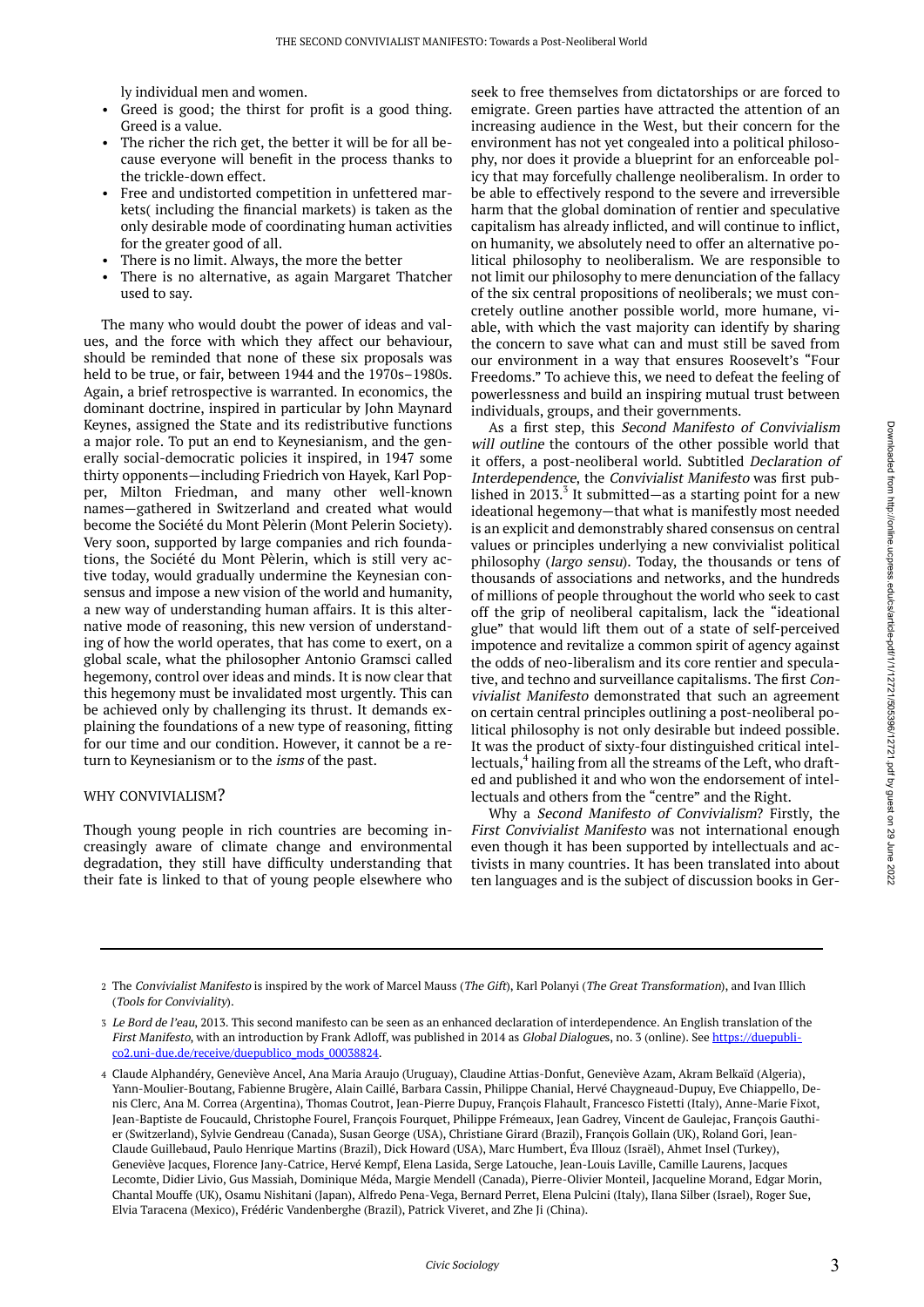man, Brazilian Portuguese, Spanish, Italian, and Japanese. Nevertheless, convivialism only makes sense if it is accessible and reaches out to people in all countries so that they are also able to identify with its premises. It thus became necessary to considerably broaden the circle of authors and sources of inspiration. Second, while the First Convivialist Manifesto pointed at paths to be taken on many critical points, the text remained a little too vague, theoretically, on some issues, and insufficiently concrete on others. This Second Convivialist Manifesto builds on the essence and structure of the first but clarifies fuzzy points and enriches its propositions considerably thanks to exchanges conducted over the past six years between the original authors and intellectuals and community activists from many countries sympathetic to convivialism. Faced with accelerating and unsettling climate change and the increasing erosion of humanist ideals and democratic principles, there is an urgent need to agree, on a global scale, on the values essential to the material and moral survival of humanity. And adhering to these agreed values depends on finding a global consensus on the paths to ensure the progress of the world civilizations and the art of living. All with a convivial disposition.

One last word. Both first and second Convivialist Manifestos are the outcome of a collective discussion led primarily by intellectuals, specifically, intellectuals and academics, many of them also activists concerned about the common good and engaged in multiple collective actions. What they all share is their passion for reading and writing, of which they have done plenty. Why do we emphasise this? Because intellectuals and academics have very often gotten bad press, especially and increasingly nowadays. At times, their reputation suffered for good reasons—for losing themselves in sterile speculation, oblivious to the concrete, or for snobbish elitism. This certainly is not the case of those who are gathered in the writing of these manifestos. They don't think they're smarter than anyone else (nor less, either). Simply by profession, they have memory and are therefore well placed to sound the alarm when necessary, and to imagine a future that is not too likely to fall back into the ruts of the past. Also, they are used to writing and working on ideas, those ideas that play such a decisive role in history when and if the greatest number of people grab them.

Let us add that, because they are all actively linked to citizens' and civic movements, to the many initiatives that invent alternatives that bring meaning and well-being on a daily basis, they are not satisfied with the ritual denunciations of markets or capitalism that lead to nothing—however well-founded they may be—as long as they do not tell us what other type of society we can reasonably hope to build. What other type of society we must therefore start building as soon as possible.

Because—let us repeat this—nothing is more urgent than developing an alternative thought, a Weltanschauung, a worldview that offers a compelling alternative to that which neoliberalism has been able to impose on the entire planet. It is indeed a political philosophy (in the broad sense of the term) that is needed, and it cannot mean simply reverting to socialism, communism, anarchism, or classical liberalism. We must therefore sketch out a transformative step forward in the field of ideas. This step cannot consist of simply adding up analyses of this or that philosopher, econo-

mist, or sociologist, however accurate and persuasive they may be. To offer an overriding alternative to neoliberalism, any analysis must also be captivating, widely believed, and shared, if possible, on a global scale. This is the challenge of this Second Manifesto of Convivialism: to be and be seen as the outcome of a collective intellectual work, which has brought together intellectuals, activists, writers, and artists of international renown. In this collective endeavor, none has sought to emphasise their own ground and insist on their own minuscule difference (so typical of the intellectual field). On the contrary, all have agreed to prioritise those ideas that they share. Without overstretching the point, we could say that this Second Manifesto of Convivialism is the manifesto of an "International in formation." An inclusive International determined to expand and open to all.

Because this is what this Second Convivialist Manifesto aims to achieve: to state as clearly as possible commonsensical and fair ideas, which, from one end of the ideological spectrum to the other, can mobilize world public opinion and effect radical change in the condition of humanity and the world.

It is up to our readers to take these ideas and make them their own if, as we hope, they speak to them. $\dot{\cdot}$ 

### INTRODUCTION

How strange and disconcerting our situation is! Never have we had so many reasons to believe in Progress, but never has humanity had so many good reasons to fear disasters that could jeopardize its very survival. We no longer know to what extent we can believe in the promises of the present, given the huge threats in front of us.

#### THE PROMISES OF THE PRESENT

Various important social or environmental advances have been made in recent decades, and there is nothing a priori to prevent them from continuing and increasing in the decades to come.

#### SOME RECENT DATA

- Since 1990, according to the UN, extreme poverty has fallen by more than two-thirds, and more than a billion people have emerged from it. The new objective set by the UN is the eradication of global poverty by 2030.
- Nearly two billion people have been freed from hunger or probable undernourishment over the past twenty-five years (at the cost, it is true, of massive pesticide use).
- In twenty years, the number of children out of school has fallen by half.
- In twenty-five years, both maternal mortality and infant mortality have been halved (between 1990 and 2015).
- Globally, average life expectancy has risen in just over a century from thirty years to seventy-one years.
- Since 1945 the rate of violent deaths (either due to war or crime) has declined sharply, in the world in

<sup>5</sup> If only to begin with, readers can consult the convivialist sites [www.convivialisme.org](http://www.convivialisme.org/) or [www.lesconvivialistes.org](http://www.lesconvivialistes.org/) and share their support, objections, or proposals.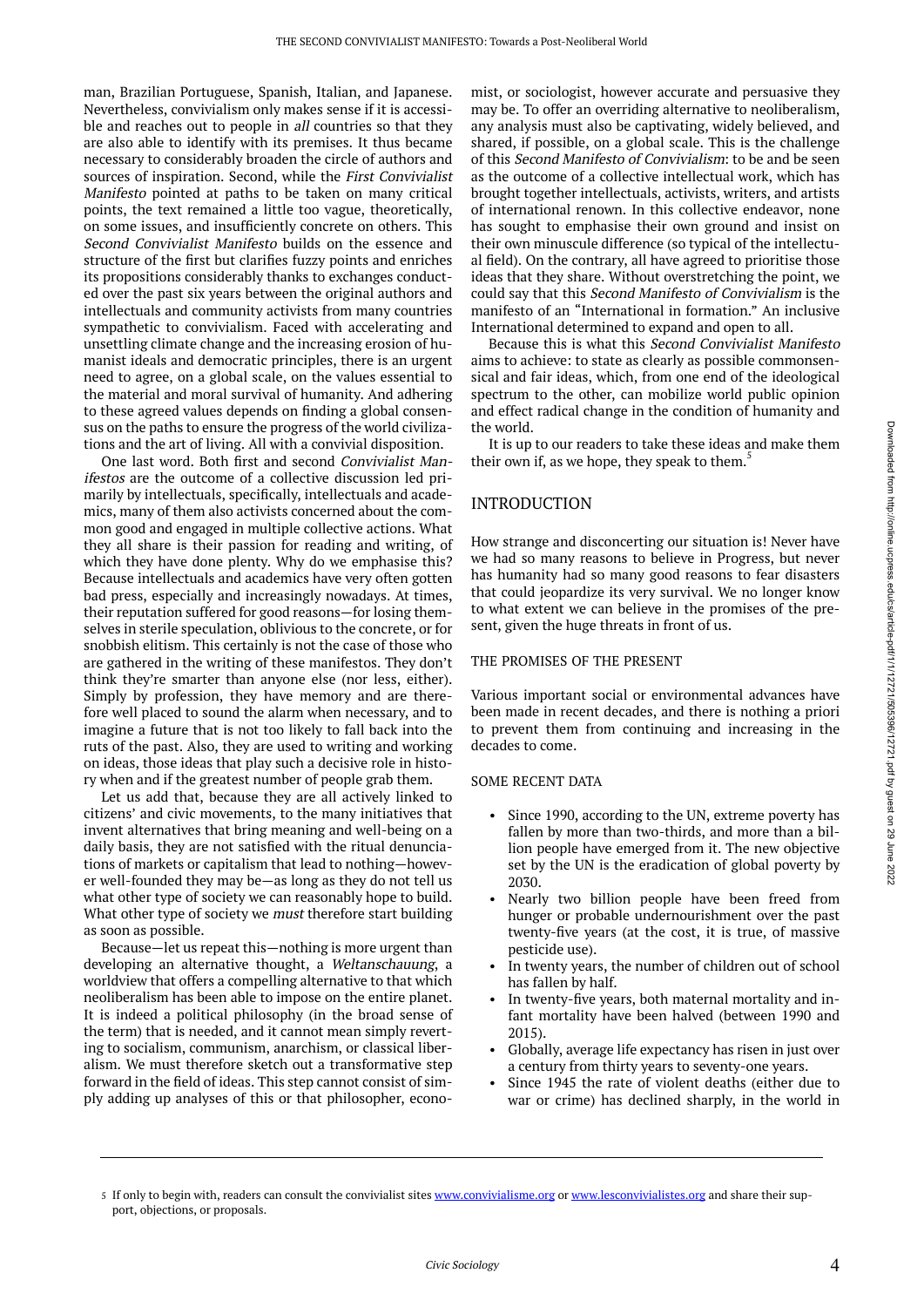general and in Europe in particular.

- Production of ozone-depleting substances has been almost entirely discontinued. It is assessed to return to its acceptable global level before 2050. Nearly twenty-five million cases of cancer would thus be prevented.
- The Rhine and the Seine, two of the most polluted rivers in the world some thirty years ago, are now in a good position, which shows that there is no fatality and not always irreversibility in ecological terms.

#### A POSSIBLE FUTURE

More generally, and to look resolutely to the future, there are many promises of individual and collective fulfilment in our world!

- The global extension of the democratic principle will be infinitely longer and more complex than some may have thought after the fall of the Berlin Wall in 1989, due to its misuse by a rentier and speculative capitalism that largely emptied it of its content and seduction. But it is always in the name of democracy that everywhere in the world people rise up, as shown, for example, by the Arab revolutions, however unfulfilled and ambiguous they may be. Smothered until now, they will rise again from their ashes.
- It is therefore conceivable to put an end to all dictatorial or corrupt powers, particularly thanks to the multiplication of basic democratic experiences and the increased circulation of information. Even if for the moment we are witnessing a revival of dictatorships, this makes it all the more urgent to increase the power of convivialism.
- The end of the colonial era and the decline of Eurocentrism pave the way for a genuine dialogue of civilizations, which, in turn, makes possible the advent of a new universalism. A universalism with many voices, a pluriversalism.
- This plural universalism rests on the recognition of equal rights, gender equality of men and women. The recognition of this parity has made tremendous progress in recent years, even in countries of Islamic tradition that may have, initially, seemed most reluctant.
- The new global consciousness that is emerging is both the expression and the result of new forms of participation and citizen expertise informed by a now global ecological consciousness, which has become particularly sensitive in younger generations. They introduce into the public debate the very question of "good living" (buen vivir), asking what can be expected from "development" or "growth" and their limits.
- Information and communication technologies, when not used for manipulation and control purposes, increase the possibilities for creation and personal fulfilment, whether in the field of art or knowledge, education, health, participation in community affairs, sport, or human relations throughout the world.
- The example of Wikipedia or Linux and peer-to-peer relationships shows the extent of what can be achieved in terms of inventing and sharing practices and knowledge.
- The standardization of decentralized and autonomous modes of production and exchange makes possible an "ecological transition," particularly in the context of the social and solidarity economy, where women's involvement plays a decisive role.
- The definitive eradication of hunger and poverty is now an achievable objective, provided that existing material resources are more fairly distributed and new alliances are formed between actors in the North and the South.
- More and more formerly fatal diseases are now being treated (AIDS, with tritherapies, some cancers), although care must be taken with the sharply decreasing effectiveness of antibiotics.

# THE THREATS OF THE PRESENT

Still, all these opportunities can become a reality only if humanity succeeds in coping with the terrible threats facing it.

### THE MOST OBVIOUS THREATS ARE FIRST AND FOREMOST ECOLOGICAL

Humanity lives beyond its means. In 2019, according to World Watch Institute, we have already consumed our annual credit for natural resources from July 29 (from May 10 in Europe, in 2019). The list of major ecological threats is well known:

- Global warming, disasters of all kinds, and the huge migrations global warming will cause.
- Biodiversity decline (one million animal or plant species are threatened with extinction, according to a recent UN report).
- The sometimes irreversible weakening of natural ecosystems, the rapid artificialisation of the soil, the long-term erosion of cultivable soils.
- Deforestation, and in particular that of the Amazon, which is one of the major sources of oxygen for the planet.
- Air pollution that makes the air in many large cities, such as Beijing, New Delhi, or Mexico City, increasingly unbreathable.
- The reduction of fish resources.
- Nonpoint pollution of the oceans and inland waters.
- The accumulation of waste in the environment, starting with plastic waste, which constitutes a "sixth continent" in the oceans.
- The persistent risk of a nuclear disaster, either in the form of industrial accidents as in Fukushima, or in the form of a nuclear war triggered by uncontrollable algorithms or some crazy dictator.
- The scarcity of the energy (oil, gas), mineral (rare earths, in particular), and agricultural resources that had enabled growth; also, wars for access to these resources.

Each of these problems poses a threat to the survival of humanity in the medium- to long-term. Given their close intertwining, it is reasonable to consider them as representing a unique and systemic threat—one originating from the impact of human activity on our ecological niche.

Climate change alone encapsulates the ecological challenge as it potentially carries extremely severe social and humanitarian consequences manifest in short order. The consequences of global warming, currently in the order of 1°C compared to the average temperature of past centuries, is already visible. However, without boosting the objectives of the Paris Agreement (2015), and unless the agreed measures are implemented, global warming is expected to rise by at least 3°C by 2100. Given the current inaction of governments, this alarming figure is already considered too optimistic by climate scientists.<sup>6</sup>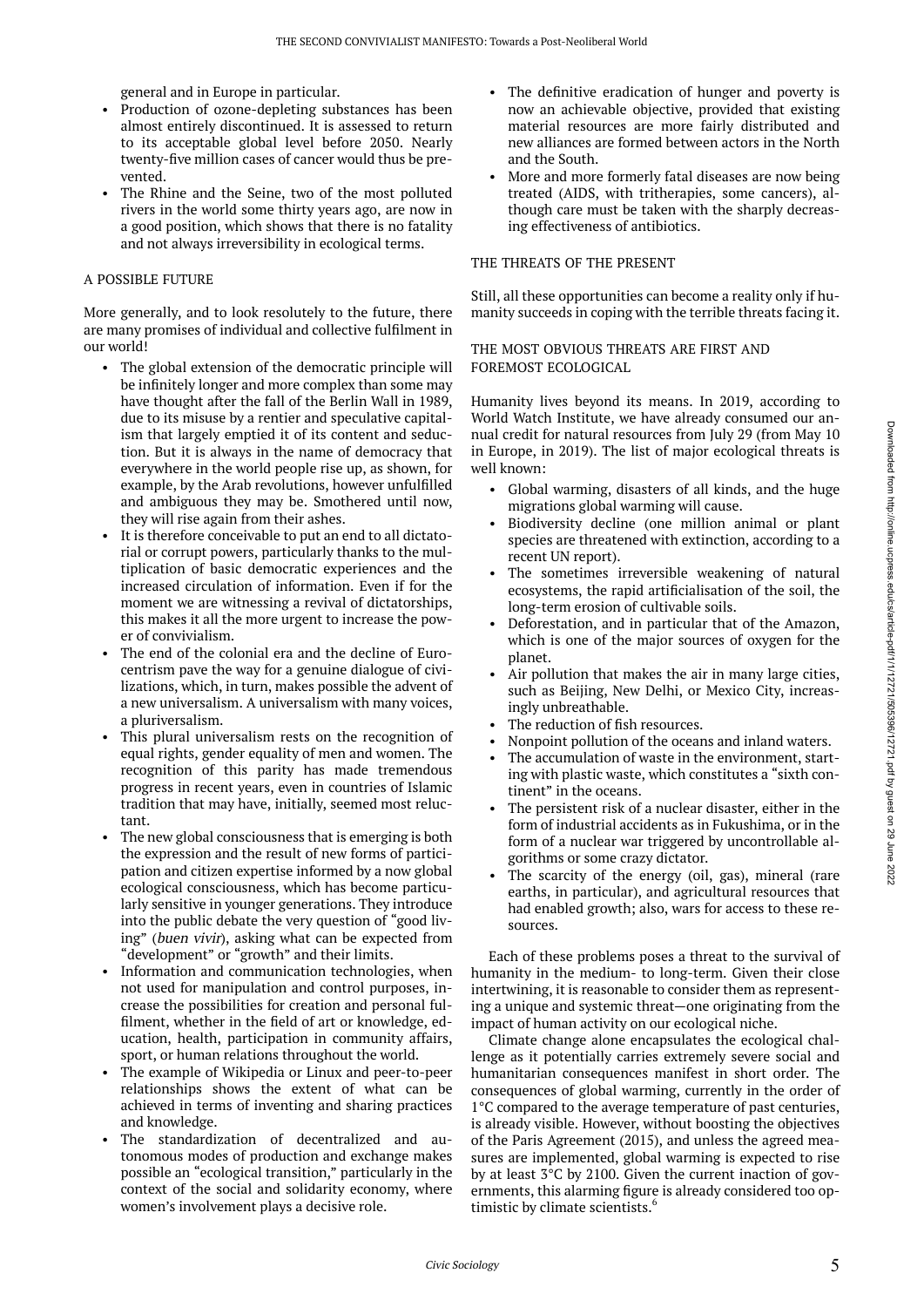The physical effects of global warming include sea-level rise, natural disasters, loss of agricultural productivity, health problems, etc. The social effects have already been manifest and are expected to accrue as climate-related migration increases. The World Bank forecasts, which are optimistic compared with other research, expect the number of climate refugees to reach 143 million by  $2050$ .<sup>7</sup> According to other studies, by the end of the twenty-first century, territories currently home to several billion people will become uninhabitable. It is no exaggeration to say that by the end of this century, climate change will have likely imperilled the survival of civilization (if not humanity).

Decoupling GDP growth from the consumption of nonrenewable resources will not suffice to resolve these problems for it would be far too slow to save us from major disruptions. Relying on technological innovation to decouple economic growth from greenhouse gas emissions is illusory. As demonstrated by the past three decades, efforts to "decarbonize" growth have had, and can have, only limited effectiveness.

### THE THREATS ARE ALSO ECONOMIC, SOCIAL, POLITICAL, AND MORAL

The social sustainability of the current development model offers no better assurances than its ecological sustainability counterpart. It is hardly necessary to recall the long list of problems that have become worse and have already produced a general decline—not only in practices but also in democratic ideals—on a global scale:

- The enduring, emergence, furthering, or return of unemployment and work precariousness, exclusion, or misery, all over the world.
- This unemployment will become all the more significant as exponential advances in artificial intelligence and robotics risk replacing a large part of human work, and not only in the simplest and most repetitive tasks. It risks making a significant part of humanity economically redundant. Such a situation is historically unprecedented and represents a formidable challenge.
- A "great divide" between humans "augmented" by the mastery and use of artificial intelligence and those who can not and will not follow will find themselves "diminished" as a result.
- Wealth gaps between the poorest and the wealthiest have become disproportionate everywhere. They are set to fuel a struggle of all against all, and driven by generalized greed, have already contributed to the formation of oligarchies that effectively, albeit not rhetorically yet, have ridden themselves of adherence to democratic norms.
- The existence of dozens of transnational companies richer and more powerful than very many states,

which have been thriving outside all democratic regulation.

- The control of data concerning huge sections of the world's population by a small number of giant companies such as Facebook and Google or by authoritarian regimes (think of the systematic rating of citizens by Chinese authorities).
- The breakup of traditional political blocs and alliances, and the inability to form new ones, has encouraged the multiplication of civil, tribal, or interethnic wars, coupled with religious wars.
- The prospect of the return of the inter-state world wars is probable, and should these materialize, they are likely to be more lethal than previous ones.
- The global increase in indiscriminate terrorism.
- The growing social, ecological, and civic insecurity generating an excess in populist policies and propaganda.
- The proliferation of criminal networks and increasingly violent mafias and cybercriminality.
- The varying and worrying networks using tax havens and high finance, both rentier and speculative.
- The increasing burden exerted by these activities and speculative finance on all political and economic decisions.
- Abuse of bodies and minds subject to a permanent acceleration standard.
- The risk of bursting the bubbles that feed dominant capitalism and enrich the richest, harbouring a significantly more severe economic crisis than that of 2008. The remedies for the latter—money issuance, quantitative easing—will be useless since it is these remedies that, by multiplying claims detached from the real economy, are set to cause even worse financial crises than the last one. The next financial crisis threatens to quickly turn into a social, political, and moral crisis without precedent since the 1930s, when fascist regimes emerged.

These two types of threats—ecological, on the one hand, and economic, social, political, and moral, on the other—are closely intertwined and mutually reinforcing. All of them, in one way or another, are linked to the global explosion of inequalities. Let us remember: forty people possess as much wealth as four billion people. In other words, one person would be worth as much as one hundred million others. Gradually, economic inequalities equivalent to those that prevailed in the early 1900s, but at an infinitely higher absolute level, can be found just about everywhere. In the United States, for example, in the 1920s, the richest 1 percent owned 40 percent of the national wealth. This figure fell to 20 percent in the 1970s and has now risen to 40 percent. And the one out of one hundred alone own 20 percent.<sup>8</sup> The value of the first four hundred fortunes amounted to nearly \$3 trillion in September 2019, after having mul-

While we complete this book, the tenth edition of the "Emissions Gap Report" of the United Nations Environment Programme (UNEP), 6 published on November 29, 2019, on the occasion of the 25th World Climate Conference (COP 25), estimated that if states do not reduce their greenhouse gas emissions by 7.6 percent per year between 2020 and 2030, the global temperature could rise by 3.9°C by the year 2100, "leading to widespread and destructive climate impacts." The least we can say is that we are not getting there. Emissions have grown by an average of 1.5 percent in the last ten years and by 3.2 percent between 2017 and 2018.

<sup>7</sup> Scott A. Kulp and Benjamin H. Strauss, "New Elevation Data Triple Estimates of Global Vulnerability to Sea-Level Rise and Coastal Flooding," Nature.

<sup>8</sup> Gabriel Zucman, Le Monde, October 15, 2019, 28.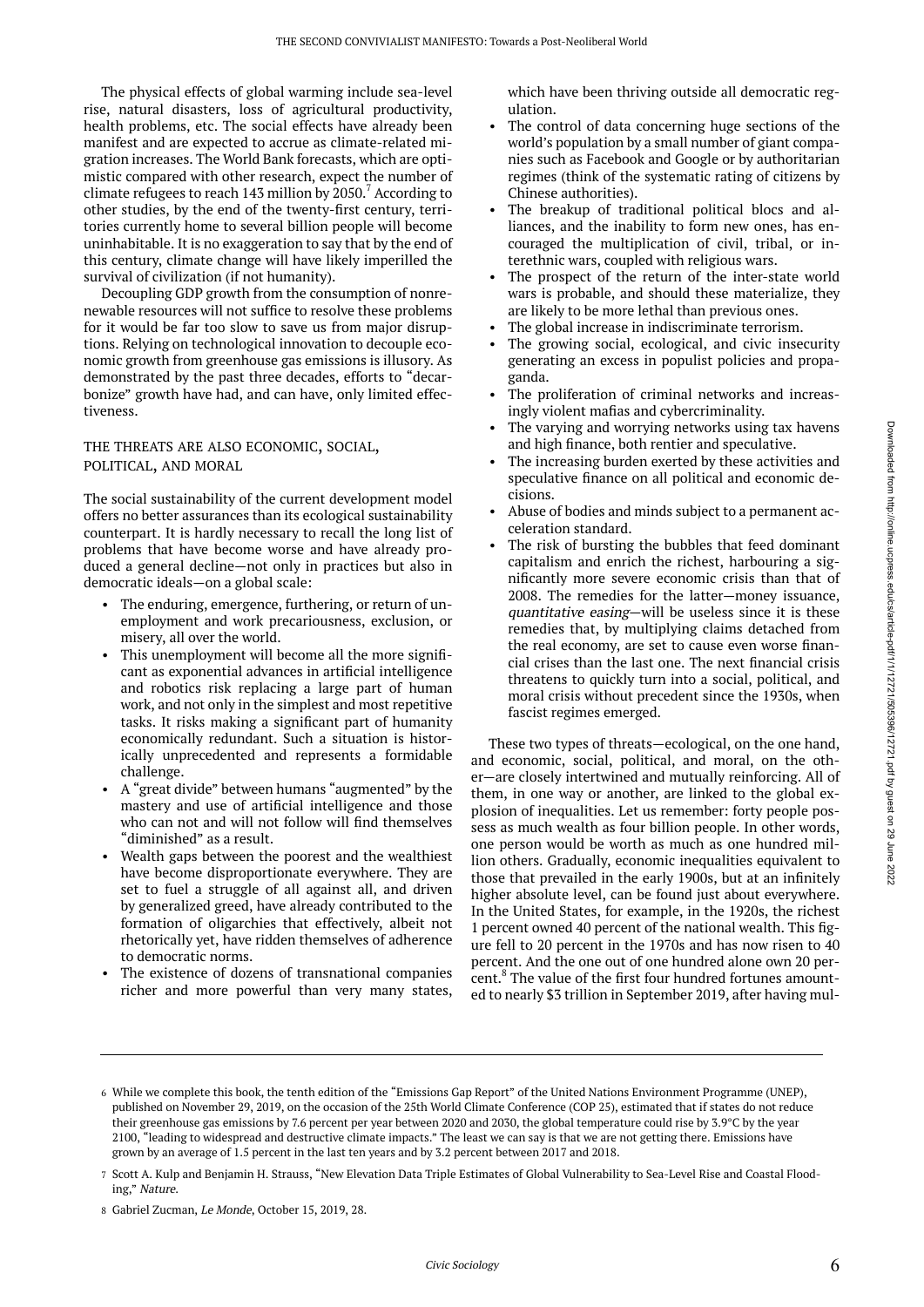tiplied by 2.3 in ten years. $^9$  In France, according to the economic magazine Challenge,<sup>10</sup> the cumulative value of the five hundred largest French fortunes tripled from 2008 to 2018. Estimated at €650 billion in 2018, it amounted to 30 percent of France's GDP (against 10 percent in 2009 and 6.4 percent in 1996).

This explosion of inequalities, which undermines at its roots the belief in democracy and trust in institutions, is also, for various reasons, the primary factor in ecological and climate change . . . if only because the richest are the biggest polluters. It would take five planets to generalize the way of life and consumption of the United States, nearly three for the Europeans, and more than two for the Chinese (and nearly nine for the Qataris).

Faced with all these perils, the "ecological transition" or "green growth" may well not be up to the challenges, let alone if no country really starts them. For the first time in its history, humanity is discovering itself objectively and radically unified by deadly, interdependent dangers that can only be confronted on a global scale. This implies an equally global awareness and a reversal of all the values that are dominant today. We must now find and share another way of defining what it means to be fully human and worthy of humanity.

# [CHAPTER I: THE CORE CHALLENGE]

### CHAPTER II: CONVIVIALISM

Convivialism is the name given to everything that in doctrines and wisdom, existing or past, secular or religious, contributes to the search for principles that allow human beings to compete without massacring each other in order to cooperate better: to advance us as human beings in full awareness of the finiteness of natural resources and in a shared concern for the care of the world. A philosophy of the art of living together, it is not a new doctrine that would replace others by claiming to cancel them or radically overcome them. It is the movement of their mutual questioning based on a sense of extreme urgency in the face of multiple threats to the future of humanity. It intends to retain the most precious principles enshrined in the doctrines and wisdom that were handed down to us.

What is the most precious thing? And how can it be defined and understood? To these questions there is not and cannot—and must not—exist a single, unequivocal answer. It is up to each of us to find their particular answer. There is, however, a definitive criterion instructing us as to what we can retain from each doctrine in a perspective of universalization (or pluriversalization), taking into account both the threat of possible disaster and the hope for a better future. It is to be retained for sure from each doctrine: what makes it possible to understand how to control excess and conflict so that they do not turn violent; what encourages cooperation; and what opens the way to dialogue and the confrontation of ideas within the framework of an ethics of discussion.

These considerations are sufficient to draw the general outlines of a universalizable doctrine, one that can adequately wrestle with the emergencies of the day, even

though its concrete application will necessarily be local and cyclical. Even if it is obvious that there will be as many different, possibly conflicting variants of convivialism as there are of Buddhism, Islam, Christianity, Judaism, liberalism, socialism, communism, etc. (and, conversely, Buddhist, Islamic, liberal, socialist variants of convivialism, etc.); if only because convivialism in no way claims to cancel these religions or doctrines, at best, it can help to "transcend" them (aufheben)—in other words, to consider them in a synthetic perspective, by highlighting their points of convergence to better imagine a humanly sustainable future.

#### GENERAL CONVIVIALIST PRINCIPLES

The only legitimate policies, but also the only acceptable ethics, are those based on the following five principles: common naturality, common humanity, common sociality, legitimate individuation, creative opposition. These five principles are subordinate to the absolute imperative of hubris control.

Principle of common naturality: Humans do not live outside a nature, of which they should become "masters and possessors." Like all living beings, they are part of it and are interdependent with it. They have a responsibility to take care of it. If they do not respect it, it is their ethical and physical survival that is at risk.

Principle of common humanity: Beyond differences of skin, nationality, language, culture, religion, or wealth, sex, or gender, there exists only one humanity, which must be respected in the person of each of its members.

Principle of common sociality: Human beings are social beings for whom the greatest wealth is the richness of the concrete relationships they maintain among themselves within associations, societies, or communities of varying size and nature.

Principle of legitimate individuation: In accordance with these first three principles, legitimate is the policy that allows each individual to develop their individuality to the fullest by developing his or her capacities, power to be and act, without harming that of others, with a view toward equal freedom. Unlike individualism, where the individual cares only for oneself, thus leading to the struggle of all against all, the principle of legitimate individuation recognizes only the value of individuals who affirm their singularity in respect for their interdependence with others and with nature.

Principle of creative opposition: Because everyone is called upon to express their singular individuality, it is normal for humans to be in opposition with each other. But it is only legitimate for them to do so as long as this does not endanger the framework of common humanity, common sociality, and common naturality that makes rivalry fertile and not destructive. Politics inspired by convivialism is therefore politics that allows human beings to differentiate themselves by engaging in peaceful and deliberative rivalry for the common good. The same is true of ethics.

In addition to these five principles, there is an imperative that cuts across all of them:

Imperative of hubris control: The first condition for rivalry to serve the common good is that it be devoid of desire for omnipotence, excess, hubris (and a fortiori pleonexia,

<sup>9</sup> Stépane Lauer, *Le Monde*, November 9, 2019, 16.

<sup>10</sup> Each year the magazine gives the figures for the five hundred largest French fortunes.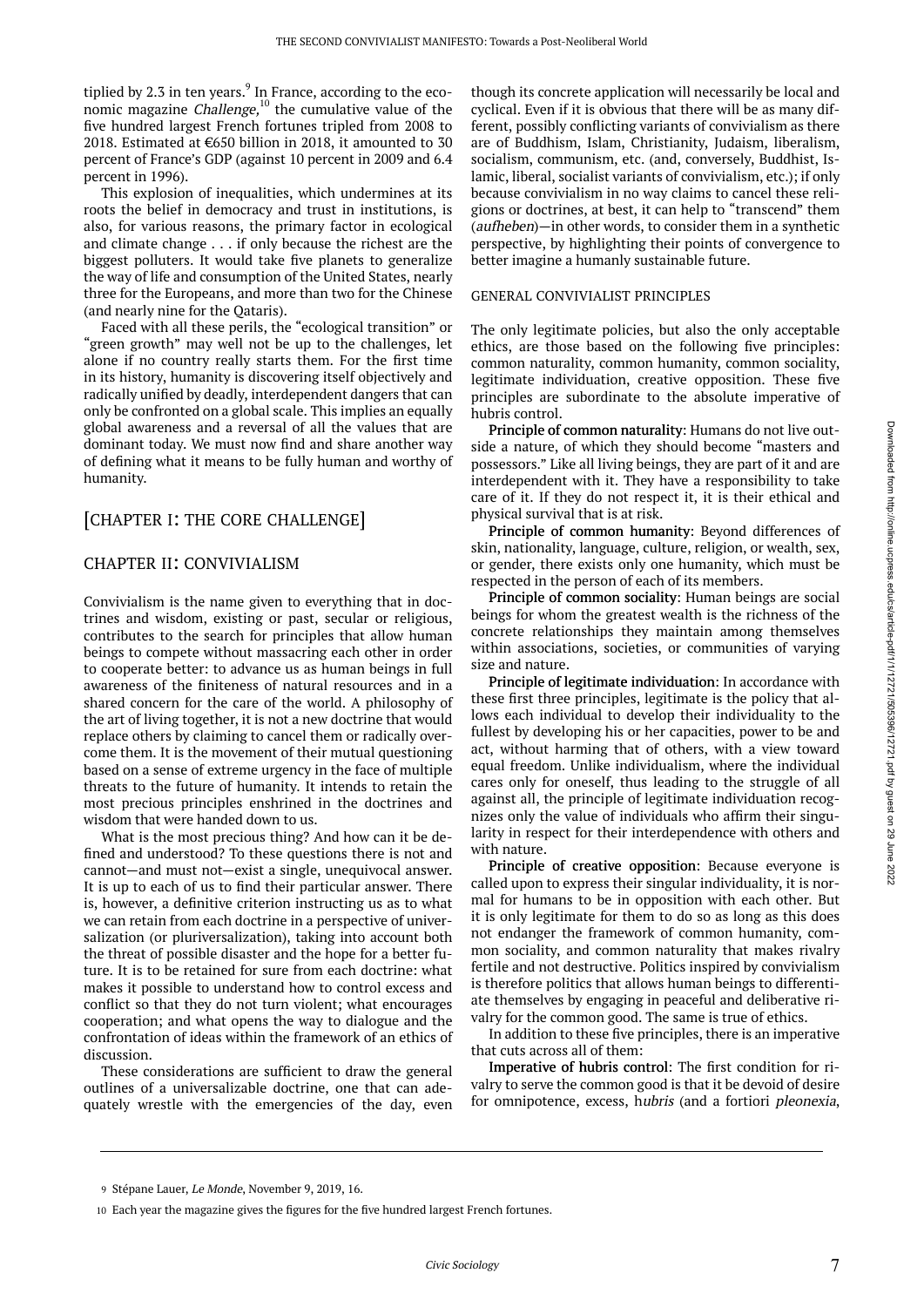the desire to possess ever more). On this condition, it becomes rivalry to cooperate better. This principle of hubris control is in fact a metaprinciple, the principle of principles. It permeates all the others and is intended to serve as a regulator and safeguard for them. For each principle, pushed to its extreme and not tempered by others, risks being reversed into its opposite: the love of nature or that of abstract humanity in hatred of concrete men; the common sociality in corporatism, clientelism, nationalism, or racism; individuation in individualism indifferent to others; the creative opposition in the struggle of egos, in the narcissism of the small difference, in destructive conflicts.

# CHAPTER III. FROM THE FIRST TO THE SECOND MANIFESTO

The First Convivialist Manifesto (2013) articulated only four principles: the principles of common humanity, common sociality, legitimate individuation, and control of the opposition. After its drafting, it gradually became clear that, in fact, each of these principles succinctly states the central value of each of the four major political ideologies of modernity, each of which, in turn, represents one of the four components of the democratic ideal: The affirmation of a common humanity is at the heart of communism. Socialism is inspired by the principle of common sociality, anarchism by that of legitimate individuation. Or, in principle, communism favours fraternity, socialism equality, and anarchism freedom.

Liberalism is more difficult to locate. Very generally, and in its earliest gist, liberalism enunciates the principle of creative opposition. It thus makes pluralism possible, and not only in one sense, but in two. Above all, it accepts, and even values, the plurality of opinions, mores, and beliefs. But it also advocates keeping the different logics of social action as separate spheres that should not be confused and contracted. Importantly, the legislative, the executive, and the judiciary must not be merged and confounded; the economic, political, and ideological realms as well as knowledge, power, and possession must be kept distinct and apart.

This principle is at the root of the modern democratic ideal. As such, it is therefore a condition for the possibility of the other three modern political ideologies. To be sure, liberalism identified with the refusal to accept divine law, the rule of kings and the powerful or the authority of sacred books, without questioning; it was essential for the realm of the social to be open to political inventiveness. Original liberalism is therefore the modern political ideology par excellence. But liberalism, when differently understood, is also an ideology among others, of the same rank as others, reducing legitimate opposition to mere economic competition that values only individualism to the detriment of common humanity and common sociality. When thus conceptualized, it becomes liberism or neoliberalism; a neoliberalism that is perhaps the worst enemy of the original—political—liberalism.

The great universal religions, of course, have also dealt with these four principles, each in their own way. By calling, for example, for love and fraternity, they honour the principle of common humanity. By promoting solidarity and sharing, they respect the principle of common sociality. By showing the ways of salvation, they allow a certain individuation. But because they subordinate these values to the recognition of a spiritual reality transcending human subjectivity, they often find it difficult to think of creative opposition, the fertility of controlled opposition. It is on this point that democratic modernity has broken with them, by insisting on the principle of legitimate individuation.

We can see now that the discourses of democratic modernity pose two sets of problems, still unresolved, which explain today's global troubling disillusionment with the democratic ideal. On the one hand, as each of these discourses is solely concerned with its own central principle and ignores the importance of the others, it fails to achieve its goal of democratic modernity. For example, left to its own devices, the communist ideal of fraternity tends to degenerate into totalitarianism. Left to its own devices, the socialist ideal of solidarity and equality tends to turn into statism; the anarchist ideal into nihilism; and the liberal ideal into economism and plutocracy. Simply aggregated, these different disfigurements of primary values can breed dictatorships, overblown bureaucracies, mafia-like clientelisms, chaos, civil wars, etc. On the other hand, and in contrast, convivialism emphasizes the need to recognize the interdependence of the four principles, positing that they must be tempered and mutually balanced. It is only by combining and articulating them with the principle of common naturality that we can achieve an initial overcoming of inherited ideologies.

#### WHY A NEW PRINCIPLE AND AN IMPERATIVE?

As it turned out, the statement of these four principles proved insufficient to fully convey the importance of convivialism. If it now seems necessary to add the principle of common naturality and the metaprinciple of hubris control, it is because these highlight the above-mentioned blind spots of modern democratic ideologies. All these ideologies, to varying degrees, share the same limitation: because they assume that humans are first and foremost (if not exclusively) needy beings, they deduce that the cause of the conflict between them is material scarcity. And there is, of course, some truth in that. But this need is inseparable from the desire for recognition. While all the material needs of infants deprived of their mothers can be met, if they do not also receive love, if they are not recognized in their uniqueness, they will die or fail to develop.

Hoping to satisfy all needs is a recipe for disappointment simply because a need is always recharged and sharpened by desire. If this desire is not both satisfied (by affection, respect, or esteem) and limited by prohibitions that prevent it from degenerating into hubris, then needs become insatiable, whatever the level of wealth reached.

By reducing the political problem to the satisfaction of needs, and in particular material needs, the classical discourses of democratic modernity are proving to be constitutively incapable of addressing the crucial problem of humanity. A problem that is both psychological and political, individual and collective. At the collective level, these classical discourses are lost because they are unable to answer the question of how to limit the aspiration to the omnipotence of the "Great Ones," "who wish to command and oppress" (to paraphrase Machiavelli); how to control the hubris inherent in human desire when nothing channels it. The hubris of the Greats can trigger by mimicry and envy that of the "Little Ones," or their resentment.

It can now be said with certainty that to satisfy needs made insatiable by unlimited desire, it has been necessary to form a "master and possessor" relationship with nature, and abandon the former relationship of gift/counter-gift with it, a reciprocal relationship in which one cannot take without giving back, even if only symbolically. But nature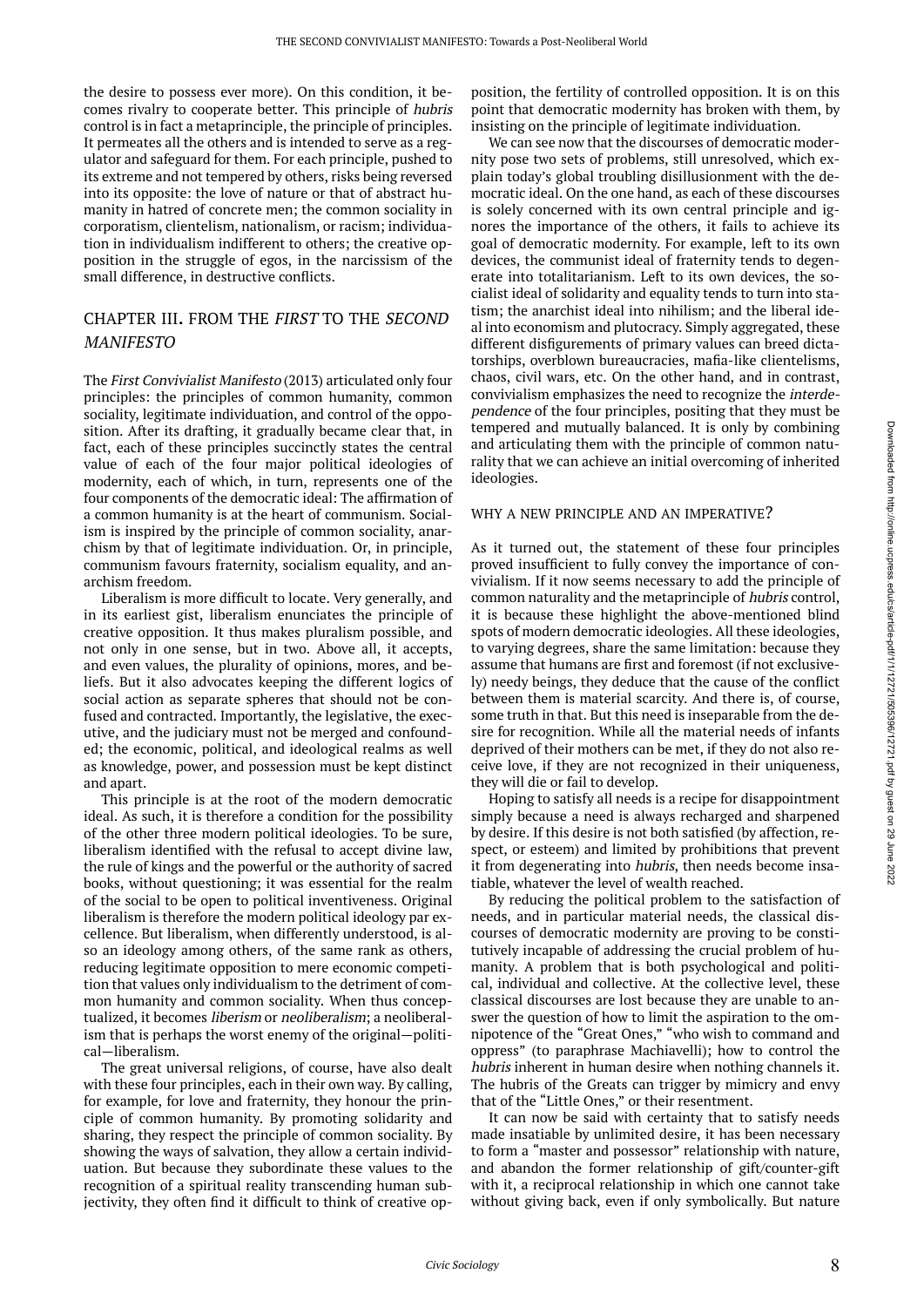has its limits, and these have clearly been reached by now. Nature has already given (or, rather, let be taken) a good part of what can be given without return. And without receiving the attention she deserves, Gaia takes revenge. Hence, as political ecology has long made clear, we need to affirm through the principle of common naturality that our fate is linked to nature's destiny, that we are interdependent, and that by exhausting nature, it is our very survival that we are gravely endangering. To be sure, political ecology has become the fifth and most recent discourse of modernity. Whilst the most precious, perhaps, it nevertheless still lacks the ability to specify its relationship to our inherited ideologies.

The metaprinciple of hubris control, so well highlighted by the ancient Greeks, formulates the central problem that humanity must now tackle resolutely. Unless humanity agrees on a virtue for which it is worthwhile to restrain the potential limitlessness of desire, and concur on how to run it out of steam, humanity will perish. Indeed, the primary social and political role of religions has been precisely that: to curb the desire of omnipotence, of the "Great" and the "Little," by trying to subject everyone to a transcendental law, to heteronomy, by allowing hopes of reward—for those who could resist insatiable desire—or threatening those who would yield to it with afterlife punishment.

The problem with the discourses of modern democracy is that they are unable to block limitless desire. Their greatness resided in the promise of emancipation—in other words, in the affirmation that individuation, subjectification, becoming a subject are possibilities offered to all. Yes, they say, it is possible, necessary, desirable to "get out of the state of minority," out of heteronomy, and to free oneself from the domination of the Great Ones. Yet most often, in the final analysis, these discourses hardly manage to conceptualise emancipation as different from surrender to an attitude resembling the hubris of the Great, each reproducing it in their own creed, in a way that everyone ceases to be servant and all become masters. This does not solve the hubris problem at all. Neither collectively nor individually.

How, then, to convince nonbelievers, miscreants, "modern" people—especially when they no longer believe in "secular religions," like communism, the republic, socialism, progress, and so on—to renounce the hubris, the infantile desire for omnipotence, if they no longer expect any reward or fear any punishment in the afterlife? Why, in the name of what, should they give up their desire to dominate those they have the power to dominate? The answer is that by violating the principles of common humanity, common sociality, common naturality, legitimate individuation for all, and creative opposition, they endanger the very survival of humanity and expose themselves to legitimate anger and contempt and stigma from all. This just anger must not be transformed into hatred and resentment, lest a toxic hubris be overtaken by an even more devastating one.

Under the reign of neoliberalism and rentier and speculative capitalism, the only outlasting value has been market wealth. In the dominant thought, only those who gain access to the power of money are considered worthy of recognition. This has replaced mutual trust with mutual distrust. On the contrary, in a convivial society, the actions that will be valued first and foremost are those that ensure respect for the principle of common humanity, contribute to more harmonious social relations, preserve the natural environment, and are deployed in art, science, technology, sport, democratic inventiveness, convivial attitudes, etc. Convivialism is above all a movement to invalidate that dominant value that prevails today.

# [CHAPTER IV: MORAL, POLITICAL, ECOLOGICAL, AND ECONOMIC CONSIDERATIONS]

# CHAPTER V: FOUR SPECIFIC CONSIDERATIONS

Perhaps the central paradox of our time is that our era can be seen both as one in which the democratic principle is beginning to triumph fully and as one of its possible self-destruction.

Modern democracy is based on the premise that we all enjoy the same status, a common humanity. This equality and this common humanity are asserted and claimed today with a strength never heard before and almost unimaginable only a short time ago. The preeminence of Western thought and the type of universalism it formulated is being challenged in the name of equality between cultures and, more concretely, between former colonized and former colonizers, or between "races." Equally, or even more powerfully, there is an irresistible groundswell of support for equality not only between men and women but also between sexual orientations or between genders. And this demand for equality now extends to the animal world in the name of anti-speciesism and common naturalness.

But, on the other hand, never since their invention one or two centuries ago have political regimes claiming to be modern, representative democracy been so discredited, as if, for lack of keeping or being able to keep their promise of general emancipation, they were doomed to give way to authoritarian regimes that very quickly flout the demands for democracy that brought them to power. As a result, the more people claim to be democratic, the further away democracy seems to be moving.

#### WHY VALUE DEMOCRACY, AND WHICH ONE?

Deeply troubling these days is the question of whether it is worthwhile to engage in social and political struggles that strive to come as close as possible to the state of an ideal of democracy. Does a convivialist society necessarily have to be a democratic society? While still obvious in 2013, when the First Convivialist Manifesto was first published, today the democratic model of government is in deep crisis everywhere. Not only is democracy in constant decline around the world, increasingly giving way to dictatorial regimes, and at best (or perhaps, worst) having become a moniker for what are, in fact, illiberal democracies or a form of "democratures"; but even more alarmingly, it is appealing less and less to young people in Western countries. For them, from now on, the word sounds hollow, it no longer radiates a sense of hope; it is no longer "believed" in.

Remarkably, however, as can be seen, all revolts and popular uprisings are carried out in the name of democratic values. Always, everywhere, it is against the monopolization of power by a caste or a family; against corruption, insolent fortunes, and blatant inequalities; against arbitrary arrests, police violence, and torture that we rise up in protest. To be sure, it is for freedom of opinion, freedom of the press, party pluralism, and truly free and transparent elections that we are calling. Democracy thus appears to be the only guarantor of a common humanity and a common sociality, the only means that accepts the legitimate individuation of all within a framework of controlled oppositions. In short, paradoxically, it is exactly where democracy does not exist that people are so desperate for it, and where it appears to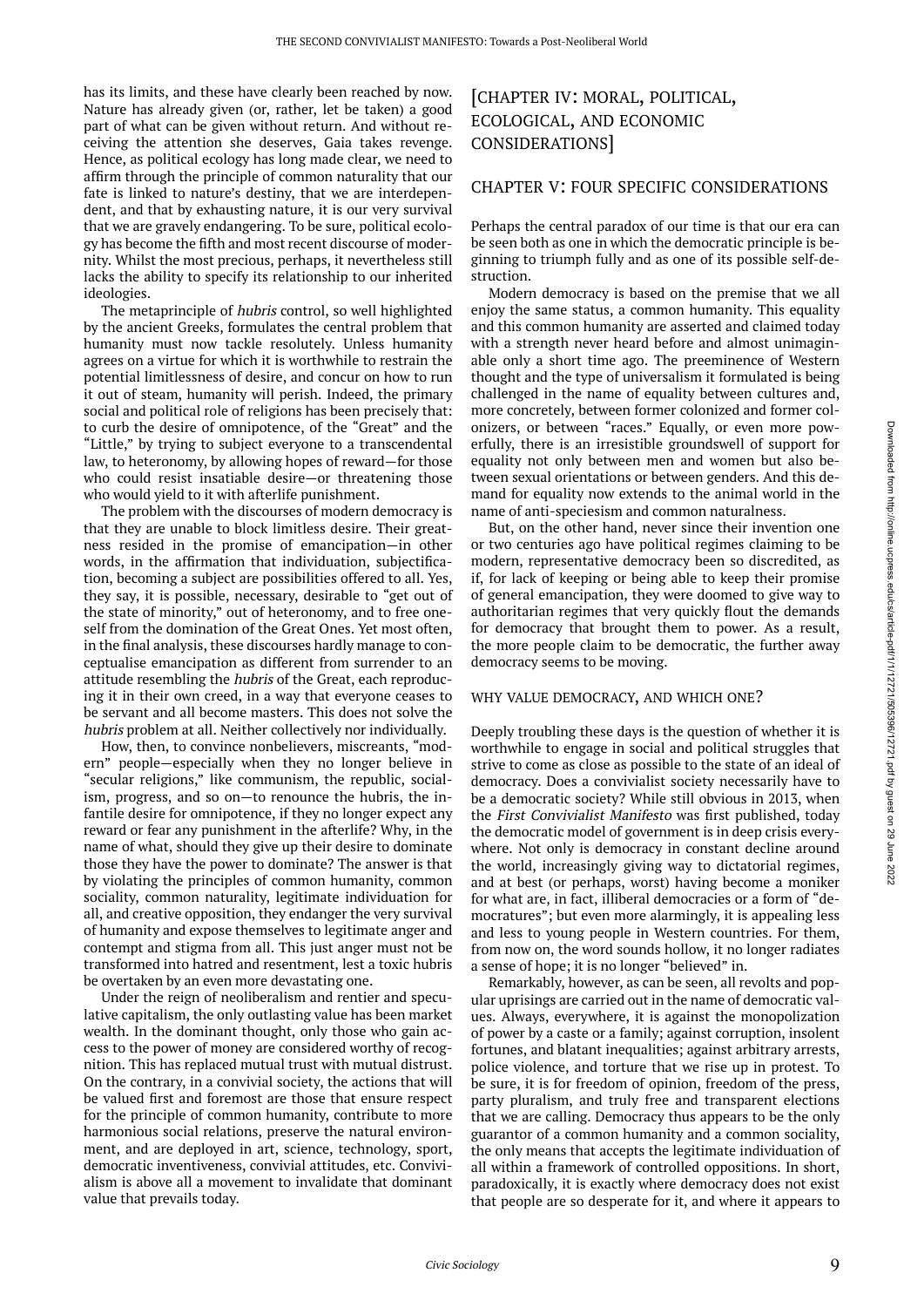be established, where elections are not rigged, where there is genuine party and press pluralism, democracy is increasingly losing support. As it happens, there are many reasons for this disaffection with democracy.

- At the international level, it is obviously suspicious that the same democratic values held by the prosperous Western countries as they colonized or dominated the entire world have remained and are still the core values of their societies. Thus, they appear to be associated with a drive for hegemony, their virtuous proclamations suspected for concealing selfish interests. The quest to impose democracy through armed intervention has contributed significantly to its discredit.
- Even within Western countries, the subordination of the democratic contest to neoliberal logic—that of rentier and speculative capitalism—has been hollowing its rules of their meaning. What is the point of voting if there is no alternative? If the increasing professionalization of politicians increasingly estranges them from voters? And where the functioning of democracy clearly benefits only the richest 10 percent and promotes the dizzying enrichment of the 1 percent, 0.1 percent, or, even more, the 0.001 percent, wherein then lies its virtue?
- Neoliberal globalization has been mauling democracy and along the way shattering societies and political communities. Certainly, it has run afoul the bestknown definition of democracy, characterized by Abraham Lincoln as "the government of the people, by the people, for the people." But who are considered to be the people? All those who share the same origin? The same language? The same tradition? The same religion? Those who belong to the same political community? Those below as opposed to those above? Evidently, almost everywhere today, societies and political communities, even the oldest ones, are plagued by ruptures, splitting into largely four types of groupings that are increasingly ignoring each other: the globalized, those who benefit from globalization in one way or another (national or foreign); the included, those whose situation and income are more or less guaranteed; the precarious, those whose situation and income are uncertain; and the excluded, those (often relatively recent immigrants or from minority groups and by the majority disparaged cultures or religions) who not only encounter difficulties in finding jobs but are also victims of specific stigmatization.
- The growing gap between these four population groups is explained by the dynamics of the global market, which radically distorts the Western liberal signposts inherited until the 1970s. To be able to sustain one's status by preserving one's social situation and income, everything must now be done faster. In order not to be in retreat, one must accelerate. By the same token, depending on the availability of modes of transportation and the extent of internet permeation, the farthest away may effectively be the closest, so that the very sense of being at home or in private amongst ourselves loses its firmness bit by bit, day by day.
- This fracturing of the social space, combined with the neoliberal laws of the market, the acceleration of the rhythm in all aspects of life, and de-anchoring resulting from deterritorialization, ruins the sense of social community. When, in addition, religious or cul-

tural antagonisms overlap, the situation becomes explosive. To all these worrying factors must be added democracy's fragile constitution, its relative indeterminacy, and the current trend towards what might be called "democratic hubris."

- Democracy is a fragile regime, as difficult to establish as it is easy to lose. The many examples of insurrections or revolts that lead to even more brutal military governments or dictatorships than their predecessors that have been overthrown attest to the predicament facing those in pursuit of democracy. This illustrates the steep hurdles democracy must overcome to selfregenerate. Numerous are the examples of elections that have "democratically" promoted dictators whose sole goal was to end democracy. The most famous case remains Hitler's rise to power. The very holding of elections, even if they are initially free, does not guarantee the strength and sustainability of democracy when the dominant values in a society, at a given time, are not themselves democratic.
- Today's democratic regimes are based on two principles yet to be definitively joined. The first is the liberal principle in the broadest and original sense of the term, founded on pluralism and free debate. It assumes that the losers acknowledge their defeat in exchange for the winners' accepting that their power can be challenged. Moreover, and more fundamentally, this principle recognizes that no one is absolutely certain that they are right, so everything is open to debate. The second principle stipulates that power resides only with the people. But "the people" is largely an elusive entity. It exists only when it is represented, a condition in which its "representatives" are granted full latitude to substitute for the people.
- Finally, in the current democratic dynamics, unless tempered by a concern for the common good, the general aspiration for equal conditions is conducive to the risk of hubris. For fear of being dominated, everyone seeks to assert their own superiority. Each group, even each person, advances specific claims in the name of democracy and attempts to secure new rights for themselves oblivious to the duty to defend democracy. The part, or even a fragment, is considered as being the whole. Indeed, democracy has been transforming into democracy without democrats. This is all the more so as each single group, locked in its own sphere of interests and demands, refuses to hear anything any longer beyond information or ideas that support its position. Strictly speaking, public opinion and space are of a bygone era, replaced by a myriad of distinct public spaces that no longer communicate. At best, they ignore each other.

### TOWARDS A CONVIVIALIST DEMOCRACY

Obviously, there are many reasons as to why people no longer believe in democracy. Perhaps another word should be found to name the possible future political regime envisaged by convivialists. But since, so far, none has emerged, one has to continue and agree with Churchill that democracy, even today, is the worst form of government except all those other forms that have been tried from time to time. Indeed, the challenge of convivialism is that only a convivialist democracy can be fully democratic. In this democracy, the principle of legitimate individuation offers everyone the possibility of being recognized in their singularity as long as they play the game of controlled opposition; and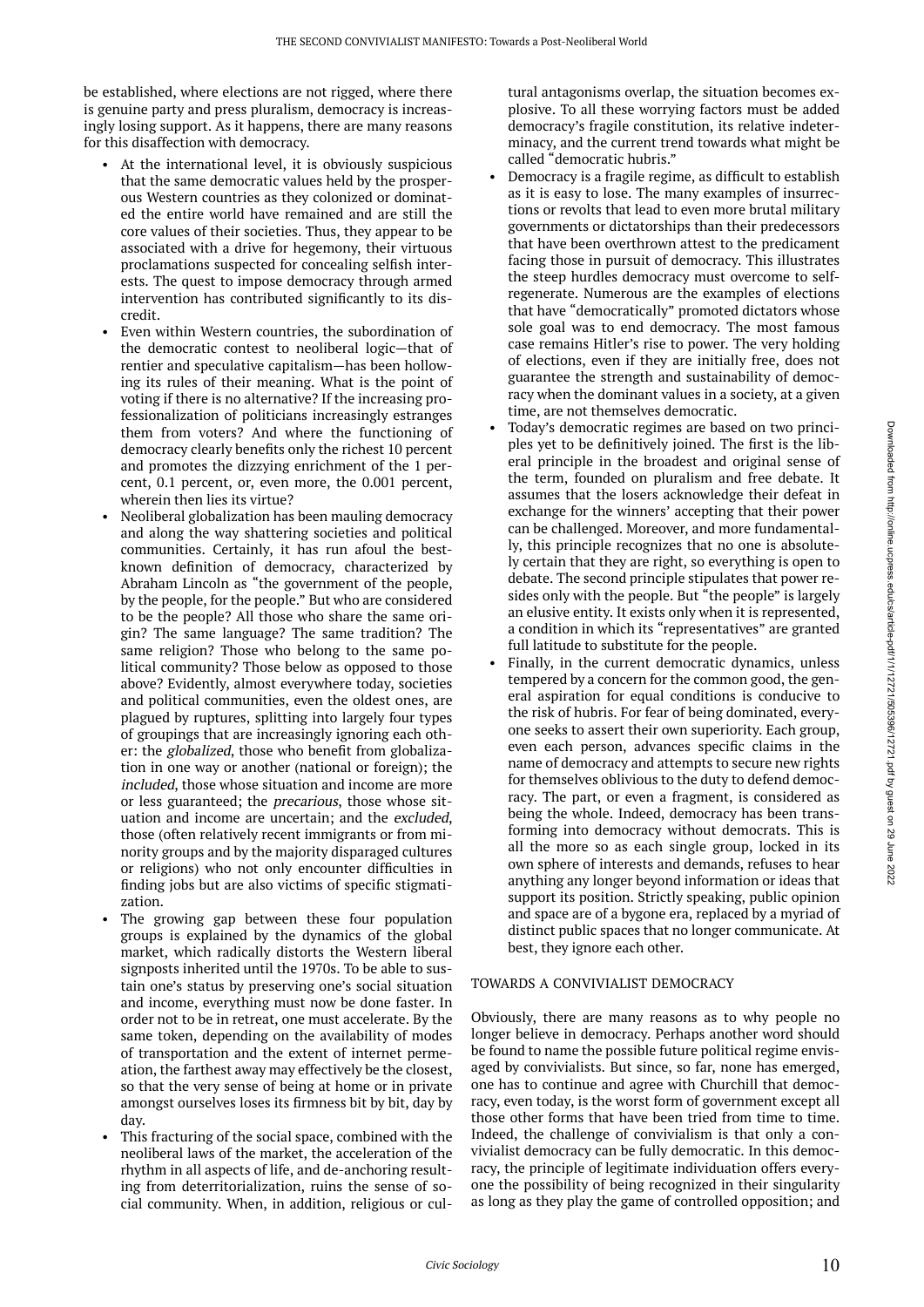by outlawing both poverty and extreme wealth, the principles of common humanity and common sociality prevent oligarchic and plutocratic abuses.

The proper functioning of a convivialist democracy presupposes at least adherence to the following five points:

- Effective implementation of the principle of subsidiarity: only that which cannot be done at the lowest and most local level should be done at higher levels.
- A systematic articulation between representative democracy, participatory and direct democracy, and democracy of opinion (or deliberative). Participatory democracy (consulting citizens on important decisions) can be effective only if it is as direct as possible—in other words, if it is largely based on drawing lots. But the opinion of the citizens drawn by lot only makes sense if, following the model of consensus conferences, it listens to experts with varied or opposing opinions (if their opinions are indeed taken into account at all). It is therefore necessary, if the elected executive bodies do not retain the opinion formulated by the bodies drawn by lot, that they have the power to submit their proposal to the vote of the citizens concerned.
- Ascertaining of facts. In spite of the necessary and abundant philosophical debates on the notions of truth, reality, or objectivity, none of them suggests that anyone would have the right to say that it is dark when it is daylight, or to hold and make pass for true only that which is in their immediate interest. The fragmentation of societies into population groupings that (when they do not hate each other) ignore each other is reinforced by the multiplication of (often manipulated) information channels; this, in turn, leads to the multiplication of false news encumbering on the democratic debate, rendering it increasingly problematic. While the same facts may attract many interpretations, they must, at a minimum, be ascertained in the most objective way possible, devoid of any partisan spirit. It is therefore critical to ensure a multitude of public expert institutes composed of unbiased researchers dedicated to establishing the requisite factual data (for instance, regarding the effectiveness of medicines, the harm caused by certain products, inequalities, the state of the soil or rivers, the climate, etc.). In addition, a public media dedicated to the dissemination of this data must be available even if, unlike the most "liked" media, it may not be the most entertaining (although, why not?) and the most consulted; its existence is essential.
- In theory, in a democracy, the basis of power is considered immanent, based on a trusted social contract, even if, in some countries, this contract is made "before God" (in Canada, for example). Regardless of the legal status of the relationship between religion and the State, the State is independent of religious authorities and norms. Citizenship is independent of religion, and all citizens are formally equal regardless of their religion and belief. Finally, the State guarantees freedom of belief and the free exercise of religions.
- Finally, a democracy can be alive and productive only between those in whom the desire to be there and together prevails over the desire to be elsewhere and with others. It can be vibrant only where people wish to contribute and give themselves to others and are open to receive from others. This caring reciprocity is at the heart of the principle of common sociality. The

confines of this state of togetherness are largely dictated by history, by an agreed common past that is accepted as a foundation for building a common future. Captured in the term nation, it is an imaginary framework in which modern democracies have developed. While still compelling, obviously, its original constitutive fiction is outdated—namely, the idea that the members of the nation all share or should be sharing, in actuality or symbolically, the same ethnic origin (the natio), the same language, the same religion, or, failing that, at least the same values and beliefs. Indeed, the problem all countries are facing today is how to preserve yesterday's aspiration for solidarity within the framework of the nation imagined as multiethnic and multicultural. It raises the question of the degree of compatibility between ultimate values and different beliefs (or absence of beliefs). This is the question of pluriversalism.

#### PLURIVERSALISM AND COEXISTENCE OF CULTURES

Convivialism stands no chance of helping to avert the disasters that threaten all the peoples of the earth unless it makes sense to all of them—indeed, has a universal scope. Should convivialism then be seen as universalism? Such a take might be dangerous precisely because it had been in the name of supposedly universal values, of universalism and science and reason, that the West has colonized or fortified its domination over the entire planet. To claim universalism therefore means to run the risk of being immediately associated with one form or another of imperialism. However, by the same token, to affirm the irreducible singularity of cultures, their uniqueness, does actually contribute immeasurably to the failure of any common ethical and political project (largo sensu) on a global scale. And that is absolutely what we need.

- It is therefore crucial to avoid falling into the trap of the false alternative that posits universalism as the opposite of communitarianism. All universalism is wrong because, by definition, it ignores singularities and particularities and thus crushes them. Likewise, particularist communitarianism masks the very source of thought common to all humanity, by reference to which, and indispensably, their particularity makes sense.
- To affirm the incommensurability of cultures or religions—which are often their matrices—is to fail to see that, far from having a single and fixed identity once and for all, to be homogeneous throughout as if they were substances, they are actually intrinsically plural. Each culture and each religion carries many possibilities. Today's pertinent challenge is to know which out of these possibilities each culture and religion must update to fit our times and prioritize to contribute to the moral and physical survival of humanity.
- Many values common to all cultures would become obvious had cultures and religions only chosen to reason from the vantage point of humanity in general, or at least, from the angle of the broadest possible humanity, rather than from the most particular viewpoint of humanity. To be sure, while common values are articulated by every culture in its own language, the convivialist approach elicits the ethical and political (largo sensu) universals they conceal, enunciating them in the most general (and therefore shareable) terms possible, ending up expressing them in both particular and plural forms. Thus, universalism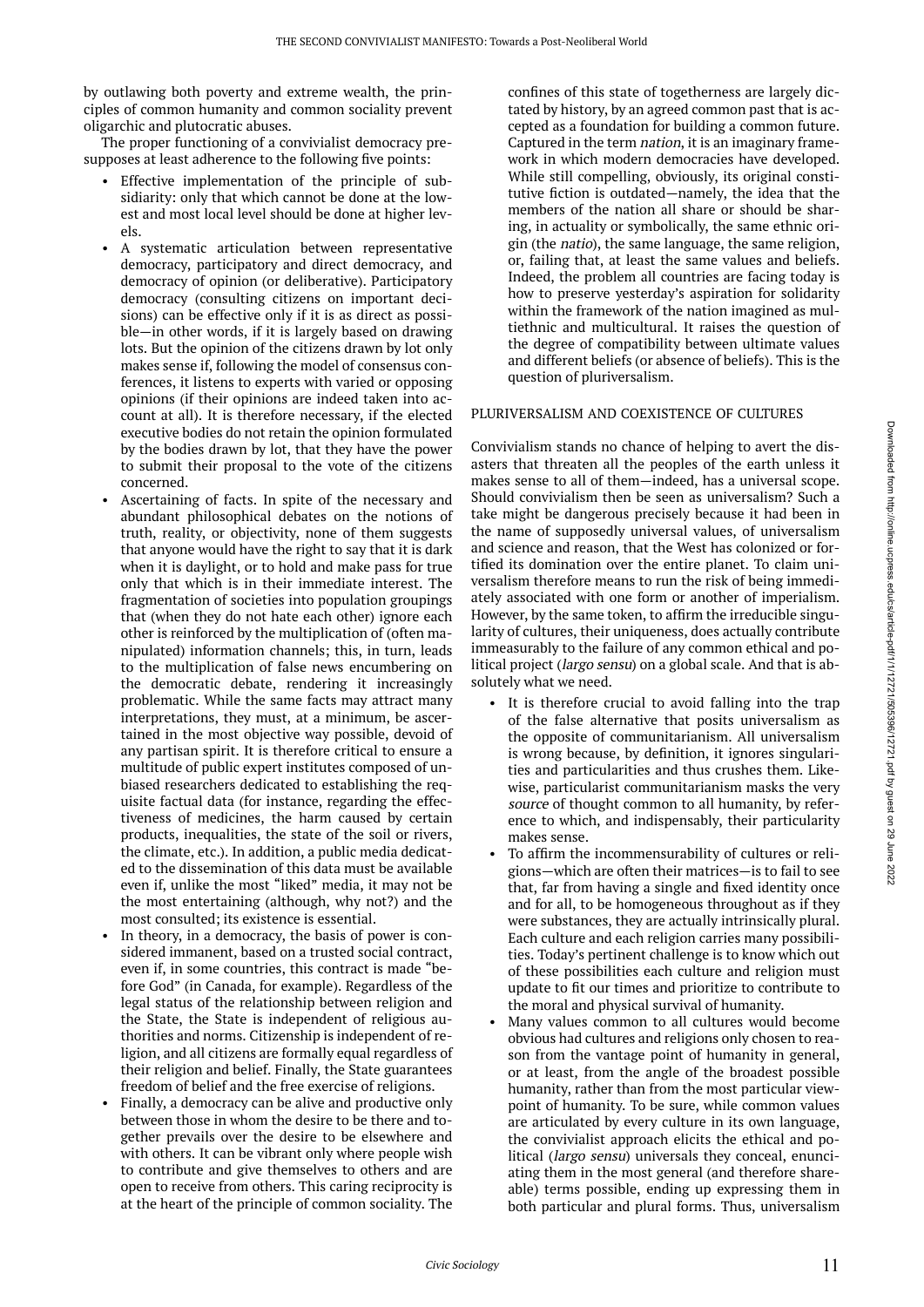is not universalism as we know it but pluriversalism.

- Moreover, the fact that these common values can never be expressed in one single language, in the terms of one single culture only, reflect their richness. Each culture reveals to the others see what they don't see, or what they misinterpret.
- Each culture, in its own way, when it has chosen to reason from the point of view of the broadest humanity, has already set out the principles of convivialism, even if it is often in a partially truncated way. All of them, to varying degrees, accept the principle of common humanity (although not always without reservation); all value the common sociality (although they often also value hierarchies). Each one gives a certain place to individuation, and all strive to control oppositions even if they often have difficulty recognizing their potential fertility.

Put differently, religious and cultural traditions are often closely intertwined. The role of religions is by nature ambivalent. It is both to provide an identity for collectives and to contain violence, in both senses of the word "contain." Religions set limits to violence between humans and even aim in principle to eradicate it, but this violence is also within them. When religions privilege their identity function and when a religion is confronted with the identity function of another religion, they liberate the violence they contain and amplify it, sometimes to the point of paroxysm.

But the highest religious authorities of today, Christian, Islamic, Buddhist, etc., agree that:

([i]n the name of) God [or Allah, etc.], who has created all human beings equal in rights, duties and dignity, and who has called them to live together as brothers and sisters, to fill the earth and make known the values of goodness, love and peace;

In the name of innocent human life (that) God has forbidden to kill, affirming that whoever kills a person is like one who kills the whole of humanity, and that whoever saves a person is like one who saves the whole of humanity.<sup>11</sup>

The same authorities specify that "religions must never incite war, hateful attitudes, hostility and extremism, nor must they incite violence or the shedding of blood."<sup>12</sup> It is hard to find a stronger affirmation of the common humanity.

Increasingly, the problem today is not so much the coexistence between religions or cultures in different spaces as between those living together in the same space. This is obviously possible only if religions or cultures that are called upon to coexist, recognizing their own incompleteness, agree to allow individuals the freedom to choose their beliefs. It is this freedom that the same religious authorities proclaim: "Freedom is a right of every person: everyone enjoys freedom of belief, thought, expression and action. Pluralism and diversity of religion, colour, sex, race and language are a wise divine will, by which God (or Allah . . . ) created human beings. [ . . . ] That is why it is reprehensible

to force people to adhere to a certain religion or culture, as well as to impose a style of civilization that others do not accept."<sup>13</sup> Good acceptance of democratic principles!

But it would be illusory to believe that, within a given political community, holding a certain vision of the future but also a certain bond with its past, all religious or cultural traditions could enjoy exactly the same status. Within each political community, those older, more established traditions, which are more closely linked to the identity of that particular community, are placed to some extent in the role of the welcoming host, the younger ones in that of the welcomed newcomer. The duty of the welcoming culture is to be humble as much as possible and not take advantage of its role while that of the welcomed cultures is to never forget this welcome.

• A convivialist political community is one that is open to the maximum cultural diversity compatible with maintaining its unity, a unity that allows the maximum cultural diversity.

#### REBALANCING GENDER RELATIONS

Each culture defines who should give what to whom, receive what from whom, in what way, on what occasions, etc. The primary system of gifts, the one that governs the relationship to life and death, is the one that stipulates what men owe to women, and vice versa. Traditionally, most often, women gave (and gave themselves to) life, men to death. Almost universally, men have exercised social and political domination over women, more or less compensated for by women's domination of the domestic household, births and deaths (sometimes quite clearly, often very little). More often than not, women's gifts on these occasions were not recognized as gifts but were seen as mere facts of nature or as the result of obligations. In any case, this patriarchal system has become increasingly unbearable to women (and many men) in the most prosperous democratic countries, where it no longer has any economic necessity or significance. The ideal of equal rights between men and women in all areas is now a matter of course.

- Because the question of what both sexes owe each other is at the heart of cultural diversity, this ideal of strict equality will not be imposed everywhere easily and at the same pace. In many countries or cultural traditions, women themselves choose and will choose to preserve part of their traditional role in supporting the struggle against Western imperialism when it is deployed under the guise of human rights . . . and women's rights.
- Only a democracy that has become convivialist and therefore pluralistic, nonimperialist, can overcome this tension.
- But the general meaning of evolution is not mysterious. The religious authorities already mentioned state as follows:

"It is an essential requirement to recognize the right

13 Ibid.

<sup>11</sup> Quoted from A Document on Human Fraternity for World Peace and Living Together, Apostolic Journey of His Holiness Pope Francis to the United Arab Emirates (February 3–5, 2019), cosigned on February 4, 2019, by Pope Francis, on behalf of the Christians of the West and East and by the Grand Imam of Al-Azhar Ahmad Al-Tayyeb, on behalf of the Muslims of East and West. We have no doubt that the Dalai Lama and other Buddhist religious authorities, as well as other religions' authorities, can endorse these words.

<sup>12</sup> *Ibid*.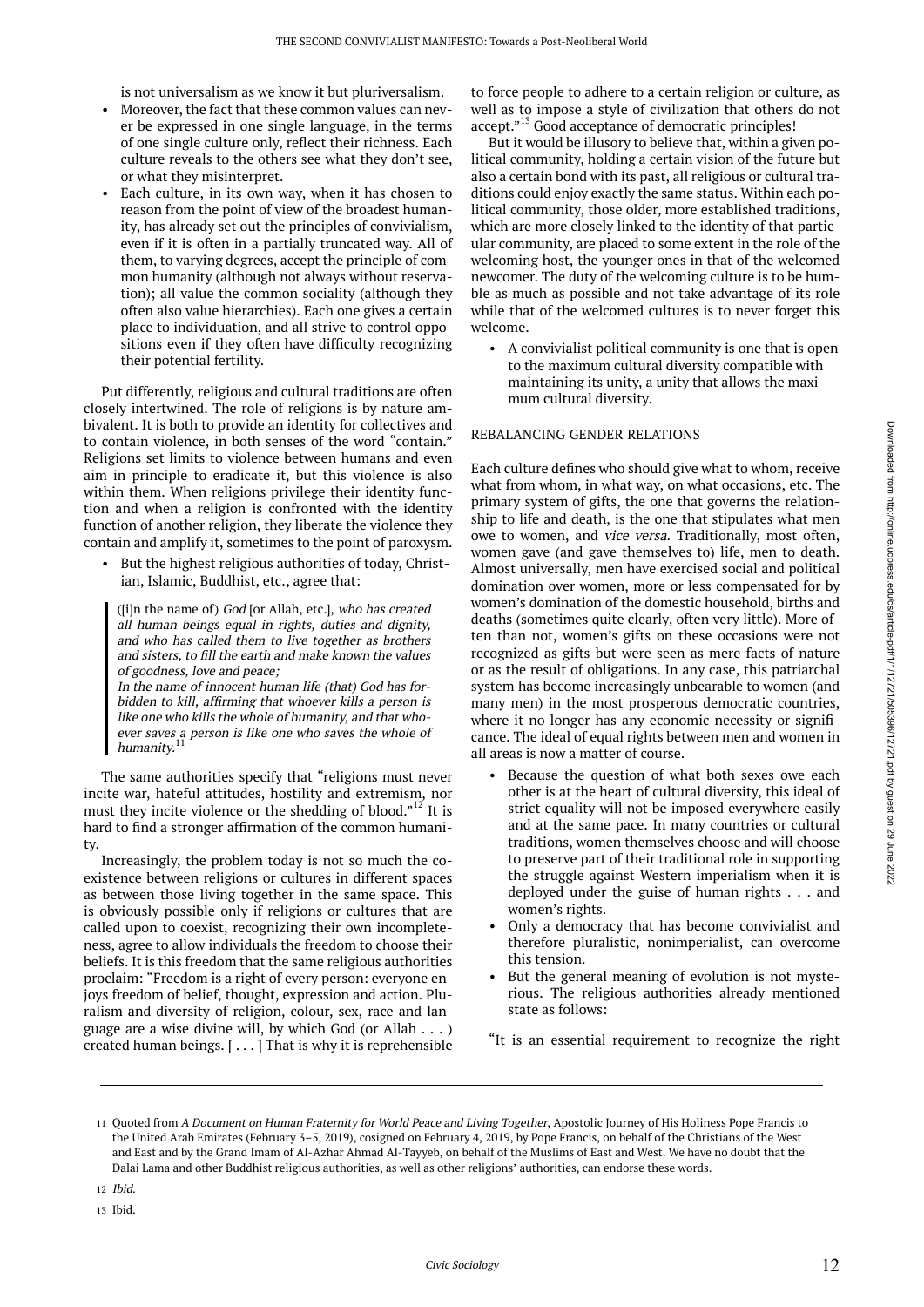of women to education and employment, and to recognize their freedom to exercise their own political rights. Moreover, efforts must be made to free women from historical and social conditioning that runs contrary to the principles of their faith and dignity. [ . . . ] Accordingly, an end must be brought to all those inhuman and vulgar practices that denigrate the dignity of women. Efforts must be made to modify those laws that prevent women from fully enjoying their rights."<sup>14</sup>

• Once this equality of rights (and the means to exercise them) has been fully achieved, it is up to each and every one of us to decide freely what for us is sex or gender, nature or culture, and what is due to the other sex or gender.

#### AND WHAT ABOUT THE ANIMALS?

Yet another anthropological revolution is currently underway, which is likely to have considerable consequences. Increasingly more women and men, sensitive to the common naturality, object to the suffering inflicted on animals and denounce both their breeding and slaughter conditions, which are indeed unbearable. Should we aim to universalize vegetarianism or veganism, even make them mandatory? Obviously, on the one hand, this objective is difficult to achieve in the short to medium term simply because eating meat has always been associated with the human condition. Also, it is uncertain whether it is desirable since many animals would simply not see the light of day if they were not intended for breeding. On the other hand, from a convivialist perspective, it would be essential to attempt to consume only animals raised in the context of traditional breeding. This tradition is rooted in a relationship of gift/counter-gift with breeders (some giving their lives, others giving their care and often their affection), the animals having enjoyed the freedom of an outdoor life and dignified sanitary and slaughtering conditions. We must, therefore, make it a priority to eliminate the gigantic industrial farms that treat animals as if they were just nonliving matter and that, on that commercial level, have become sources of enormous pollution. Also, we must ensure the traceability of the food we eat.

Yet an overall reduction of meat consumption is absolutely necessary with regard to the supply of food for a still growing world population, with regard to methane emissions, water consumption, destruction of ecosystems, and using land for feedstuff and pasture.

# [CHAPTER VI : AND MORE CONCRETELY . . . ]

# **CONCLUSION**

Indeed, the stakes are high. Building a worldwide pluriversalizable inclusive convivialist society that ensures adequate prosperity and well-being for all, decisively rejects the unattainable and dangerous dream of strong perpetual market growth, and effectively counters limitlessness and disproportion is an uphill battle. The task is difficult and dangerous. We don't deny the fact that on the road to success, we will be facing, and will have to surmount, formidable powers—financial, material, technical, scientific, and intellectual, as well as military and criminal.

Against these colossal and often invisible or elusive powers, our two main weapons are:

- Indignation. Outrage at the disproportionality of power and wealth distribution and corruption will evoke such deep and inescapable shame to unbearably weigh on all those who, directly or indirectly, actively or passively, violate the principles of common naturality, common humanity, and common sociality. Provided they are well coordinated and conducted, and serve a coherent and trusted ideology, "name and shame" practices and boycott calls can be very effective.
- The feeling of belonging to a global human community. A sense of solidarity will be shared among millions, tens and hundreds of millions, even billions of people, from all countries, all languages, all cultures and religions, all social conditions, driving them to participate in the same struggle for a fully humanized world. This will require them to be able to identify with a common symbol that associates them with fighting corruption and limitlessness. For now, the word "convivialism" is that symbol until such time that a more evocative and intuitive symbol is found.
- On this basis, it will be possible for those who recognize themselves in the principles of convivialism to radically influence the instituted political games and to deploy all their creativity to invent other ways of living, producing, playing, loving, thinking, and teaching. They are doing so in a convivial manner, through nonviolent actions, by competing without hate and without causing mutual destruction, and by rebuilding the trust for a just future in those who have long lost it. In a perspective of both reterritorialization and relocation, and openness to associationist global civil society. This action has already been underway in many forms, evident in particular in the many facets of the social and solidarity economy, the experiences of participatory democracy, the experience of the World Social Fora, etc.
- The internet, new technologies, and science will serve to build this civil society both locally and globally. Deeply rooted and open to otherness at the same time. Thus a new progressivism is emerging, free of all economism and scientism, and of mechanical identification of the more or the new with the better.

Yet, obviously, a convivialist society will not be built as a stand-alone homogenous humanity, as a simple function of goodwill, or as a result of a miracle finally transforming all human beings into one society basking in better feelings and devoid of multiple disagreements and arguments. To be sure, the temptation of hubris is not the prerogative of the richest and most powerful only; it is present in all humans, actively or potentially. Consequently, in a convivialist society, it will not be possible to say that it is "forbidden to forbid." In order to enable everyone to exercise their desire to be recognized by virtue of their participation in socially beneficial activities and their concern for the common good, a whole new set of norms must be built. These include, first and foremost, the norm of prohibiting extreme wealth that accumulates in denial of the principles of common naturality, common humanity, and common sociality.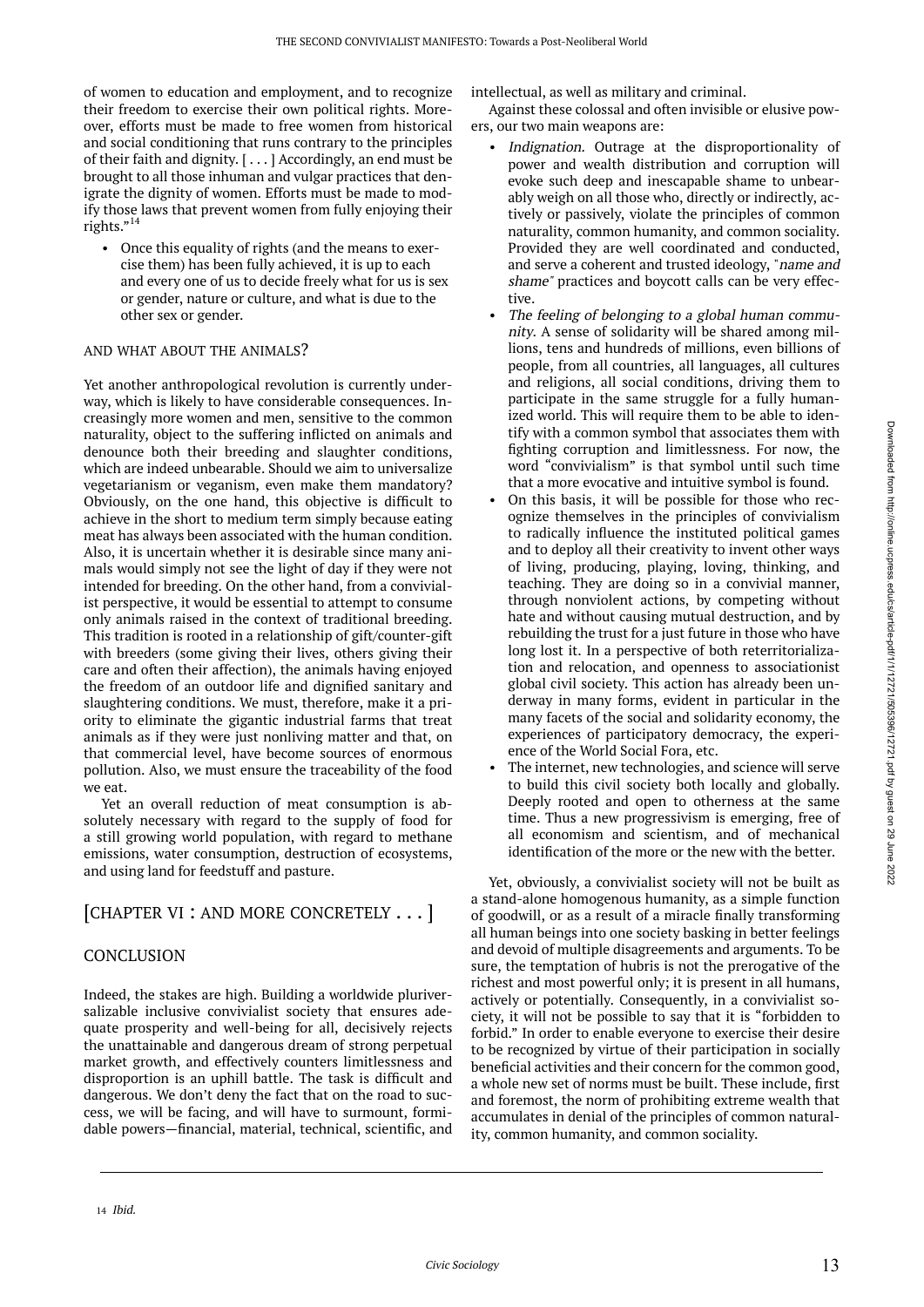- At present, the dominant social norm is—contrary to the convivialist norms—grounded in greed, self-adulation, and indifference to the fate of others. To be sure, the introduction of new convivialist norms will be unable to avoid the generation—as a by-product—of many currently unforeseeable new forms of delinquency. It is therefore too early to meaningfully address the questions of deterrence and civil and criminal control and management. As a general rule of thumb, restorative justice (i.e., an orderly, faceto-face meeting between offenders and their victims) and imprisonment or punishment aimed not at destroying subjectivity, as is the case in most existing prison systems, but at allowing, on the contrary, genuine individuation work, will be the convivialist choice.
- More generally, a convivialist society will be a reflective and educational one. It cannot emerge and last if it does not empower individuals and groups, on the one hand, to better understand what motivates them and, on the other hand, to know how to control the oppositions that result from the quest for recognition that drives them all.
- A convivialist society provides the caring environment in which self-confidence and emotional security are restored to all those whose lives have been detrimentally affected by the economic crises, the isolation and loneliness induced by the neoliberal way of life, the massacres that led to migration, etc.

There will also be a huge pool of potential jobs in the care tasks that are unlikely to be dethroned by artificial intelligence.

But, even before any educational process, conviviality bets on the mobilization of emotions and passions. Nothing can be done without them. The worst as well as the best. The worst is the call to murder, which feeds totalitarian, sectarian, and fundamentalist passions. The best is the desire to build effectively democratic, civilized, and friendly societies on both a global and a local scale. The aspiration to realize all the promises of the present that must be made palpable and felt by all.

It might be worth considering foundation of a global representative body to "tangibly" embody and symbolize the unity of convivialism, and to pronounce with sufficient authority and media coverage on the many urgent questions to be decided. As a first step, we might consider drafting a sketch of a World Assembly of the Common Humanity built with representatives from world civil societies, philosophy, human and social sciences, and the various ethical, spiritual, and religious streams that see themselves reflected in the principles of convivialism.

In the short term, convivialism must resolve two main difficulties, both of which are linked to the fact that it may seem to emanate from more or less abstract considerations, with no direct bearing on the immediate economic needs of each individual as well as on political realities.

#### ECONOMIC INNOVATION

On the first point, convivialism apparently runs up against the same problem as all the parties that claim to be ecologically minded (they are more and more numerous, at least in words) but do not really commit themselves to the necessary changes. For how can we really defend the planet and save the environment without destroying some jobs (those of polluting or deleterious economic activities we want to stop)? How can we reconcile fear of the end of the world with concern for the end of the month? In order to convince, it will not be enough to talk to the most educated social strata or their children, who are already aware of the need to fight against global warming. It is necessary to address everyone: protestors of all kinds, unionized workers, unemployed city dwellers in poor areas . . .

A part of the convivialist goal is to draw the contours of a viable society even without GDP growth—i.e., even if GDP and monetary purchasing power were to stagnate, either for ecological or economic reasons (the "secular stagnation" diagnosed by some economists), or following a major financial crisis. We have shown that this is possible as long as a significant part of needs is satisfied in a nonprofit way, through direct relations between producers and consumers: through demerchandising, deglobalization, and relocation.

However, we must not deprive ourselves of the financial resources that are currently underutilised. We have seen that the cumulative proposals of the Democratic candidates for the US presidential nomination, affecting only very high incomes, assets, or estates, would bring in around \$400 billion per year. This is the case in many other countries. In France, for example, similar measures—combined with a more effective fight against tax havens and decent taxation of multinationals (especially GAFAMs) on the turnover of each country—would bring in some €50 billion per year, all other things being equal. Enough to finance a truly universal income, which would allow, for example, farmers or shopkeepers who love their profession but are constantly on the verge of bankruptcy (and suicide) to flourish without limiting such socially productive activities to their monetary, profitable part. Enough also to start the necessary ecological transition by doing away with the thermal sieves while also remedying the great misery in hospitals or prisons, etc.

These figures give an idea of the leeway we would have for social change if the richest were no longer able to evade the duty of solidarity implied by the three principles of common naturalness, common humanity, and common sociality. But two points need to be made immediately. On the one hand, it is clear that conviviality will not take shape in a country isolated from the rest of the world. If the wealth taxed here can immediately find refuge elsewhere, it will be difficult to move forward. That is why it is vital that the principles of convivialism—under this name or any other, it does not matter—should be able to trigger a tidal wave of world public opinion. On the other hand, we should certainly not believe, or let people believe, because we would regain some financial latitude, that everything could start again as before, without changing our lifestyles. In a word, we must reason in a completely different spirit than that of state Keynesianism (which believes that everything can be solved by boosting GDP growth through public spending) and abandon the illusion of "green growth" (which would only be a new modality in the eternal race for wealth, the ecological issue being in fact only a pretext).

#### POLITICAL INNOVATION

This raises the question of the political positioning of convivialism. It is clear that convivialism will not be able to impose itself without entering at some point, in one way or another, into the field of the instituted political game. And this is another contradiction that must be resolved. Convivialism relies first and foremost on the power of civil society, or, to put it better, of civic society—in other words, on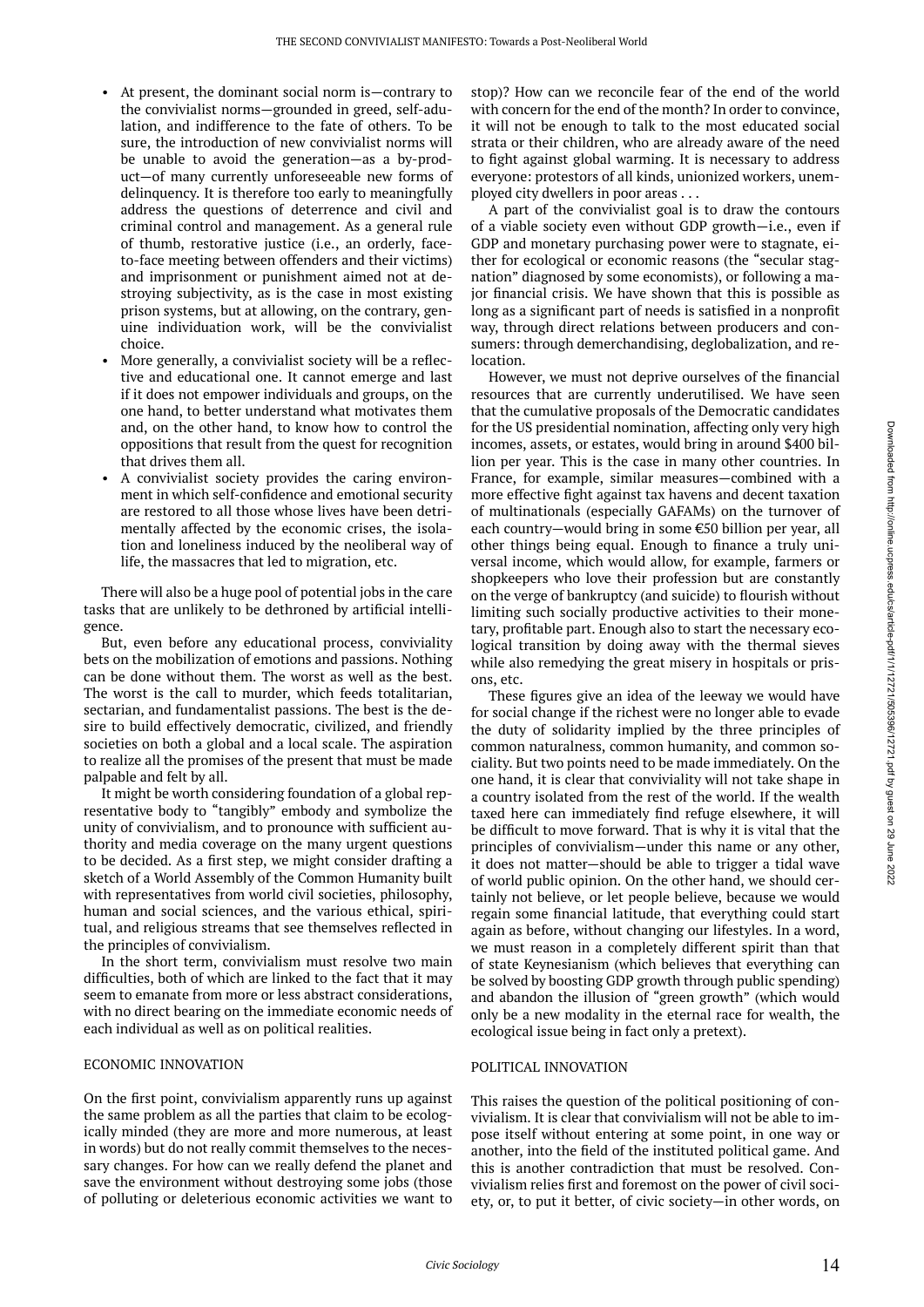the mobilization of all those who care about the common good. But these people, very generally, distrust politics and politicians (who moreover most often ignore them except at election time). They do not necessarily refuse to do politics; rather, they participate on the condition that they do it "differently," without professional politicians. But this refusal is precisely what condemns them to a dispersal of their forces, to great invisibility, and ultimately to a great powerlessness in the face of the market or the State.

What to do? In the immediate future, and particularly during election campaigns, let us suggest that professional or paraprofessional politicians who feel in agreement with this Second Manifesto of Convivialism should claim it as their own. Convivialism, after all, belongs to no one, and its strength comes precisely from the fact that it brings together people from very diverse political and ideological backgrounds. For the time being, therefore, we can only hope that our ideas will be "hijacked." If some of them were to do so abusively, it would be quite easy to denounce them.

But convivialism can make a real entry into politics only if the values it embodies and the solutions it proposes are widely shared. How can we ensure that they are shared, and how can we know and make it known? Many people who are already convinced by convivialism wonder how they could contribute to it. Precisely because convivialism is not an organisation, let alone a party, they cannot be offered membership.

The first way to contribute (in English-speaking countries as well as in France and Germany, for the moment) is to discuss this Second Convivialist Manifesto and to enrich it by making known new experiences or analyses. The sites <http://convivialism.org/> and [www.convivialisme.org](http://www.convivialisme.org/) are made for this purpose. The second, if you adhere to the analyses developed in this manifesto, if you share the values that animate it, is to make it known by becoming its propagandists. This Second Convivialist Manifesto, for reasons that are quite simple to understand, can hardly rely a priori on the currently dominant media. It can therefore be disseminated only by word of mouth, or even by being offered to potential supporters. It's up to you! Just say and make it known that you consider yourself a convivialist.

Convivialism is not a dogma but a path. And a hope, in a world that lacks so much of it. Our hope is that if people identifying with convivialism become more and more numerous, then they will be able to recognize each other and enter into discussion where they live or work, in hospitals, in colleges, in prisons, in high schools, in agriculture, in companies, in mutual insurance companies, in trade unions, etc. By discussing in this way, they can begin to draw the outlines of more convivial workplaces or living spaces, where people live better, more harmoniously, even if money is lacking. It is indeed a post-neoliberal society that will take shape in this way.

Then, perhaps, we will have to start thinking about the creation of an organization or even a convivialist political organization. In the form of an archipelago? Perhaps. Indeed, who does not see that the existing political parties are proving increasingly incapable of providing credible hopes to the majority of citizens? Only those who give voice to distress, hatred, and resentment by mobilising them against scapegoats now prosper. They all suggest that if only growth would return (and they present themselves as the most likely contributors) and scapegoats would be removed, then all problems would be solved. It might be agreed that there is nothing exhilarating about this. It is not surprising in these circumstances that more and more voters are abstaining and that more and more people, especially young people, no longer believe in democracy and institutions. It is that they simply no longer believe in the future.

So, yes, some form of convivialist party giving hope by showing what new kind of society could actually be built would be more than welcome. But it is not up to intellectuals like those who contributed to the drafting of this manifesto to embark on this indispensable political undertaking. That is not their task. It is up to others, especially the younger ones, to take up the baton now. Let us all discuss this together. It is their future that they have to build, and no one else will do it for them.

# APPENDIX: SIGNATORIES OF THE SECOND CONVIVIALIST MANIFESTO

Warning: Why these signatories and no others? Why not the thousands or tens of thousands of other personalities who could have been or would be equally likely and potentially willing to join the list? And why, moreover, limit ourselves to well-known figures?

The answer to this second question is simple: we fervently hope that millions or tens of millions of people will be able to recognize themselves widely in convivialism and contribute to it, but we have to start somewhere. In order for the movement to have a chance to snowball, it is important that the first signatories are sufficiently known and respected. But we cannot stop there. We therefore invite all those who wish to do so to show their support for convivialism on the website [http://convivialisme.org](http://convivialisme.org/) as was already the case for the First Convivialist Manifesto. This will at the very least enable information to be circulated on possible future initiatives.

And (first question) why these signatories and not others? Again, for convenience. Because it was impossible to move forward other than by contacting those with whom the signatories of the First Manifesto were already in contact in France and around the world. By starting with other people, other networks would have been formed, no doubt, even if they would most likely have partly overlapped with the one that appears here. In any case, the list of signatories of this Second Manifesto has a real consistency. They come from thirty-one different countries, which allows us to speak of a Convivialist International, even if it has no organisational or institutional reality and therefore remains totally informal.

How did this Second Manifesto come about? A first version, based on elements of the First Manifesto, was written by Alain Caillé. A first translation into English was soon made, which helped fuel a real international discussion. Dozens of contributions or proposals, additions, subtractions, or modifications were integrated. Some were two or three words, or a few lines; others were entire paragraphs. Many of the signatories merely indicated their agreement, but in the end, it is truly a plural and international text.

The reader will find below the names of the signatories and a brief presentation of who they are and what they do. Many have written many, many books. In order not to lengthen this presentation excessively, only one is mentioned.

Tetsuo Abo († Japan), honorary professor of the Institute of Social Science, University of Tokyo, director of the Management Research Group JMNESG. The Hybrid Factory: The Japanese Production System in the United States, Oxford University Press,1994.

Daron Acemoglu (Turkey, USA), economist, professor of Economics at the Massachusetts Institute of Technology,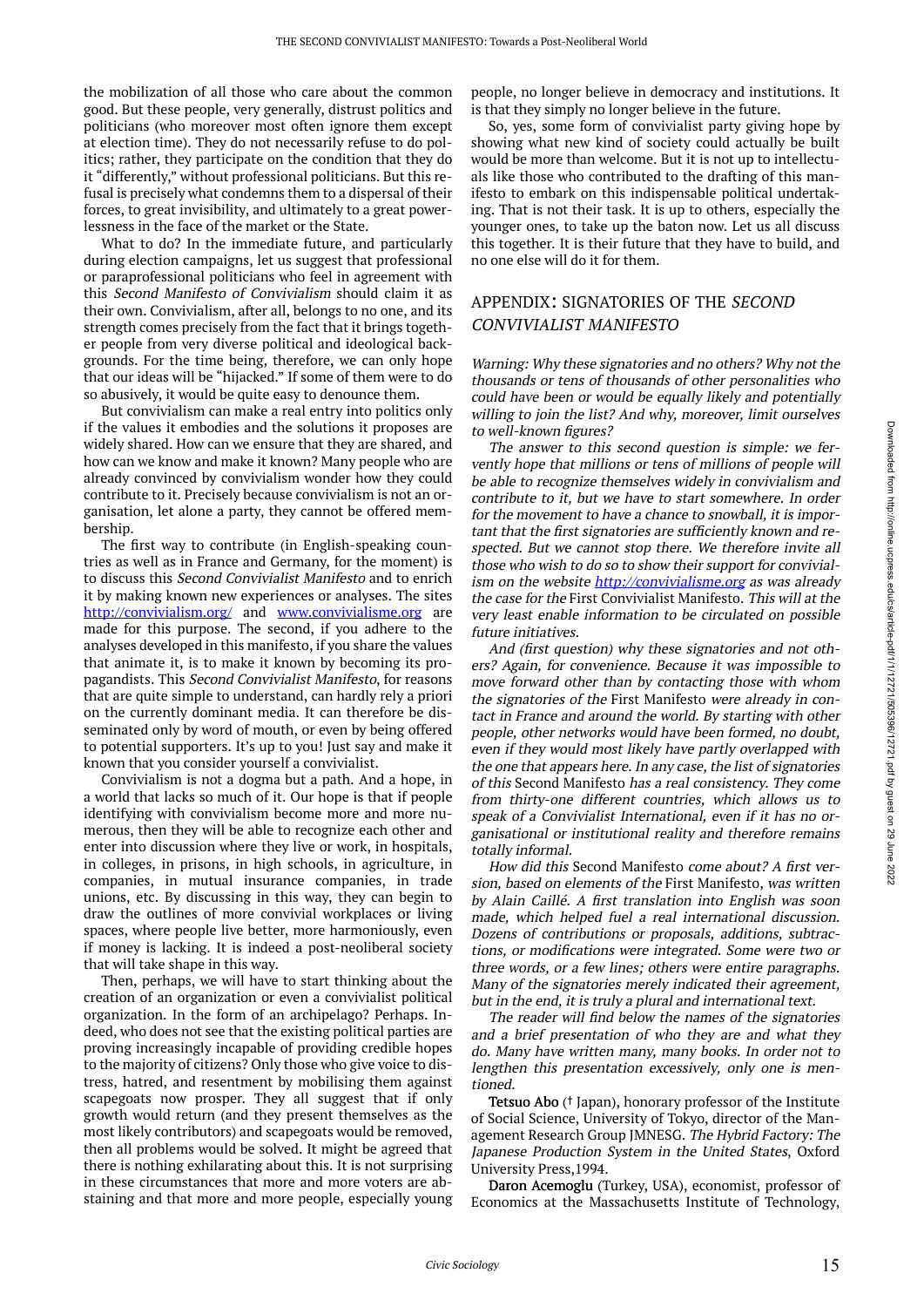holder of the "Charles P. Kindleberger Chair", John-Bates-Clark Medal in 2005. Why Nations Fail (with J. A. Robinson), Crown Publishers, 2012.

Jean-Philippe Acensi (France), delegate general of the Agency for Education through Sport (APELS), president of the civic movement Bleu, Blanc, Zèbre.

Alberto Acosta (Ecuador), Ecuadorian economist and activist, former president of the Constituent Assembly of Ecuador. Le Buen Vivir, Una vía para el desarrollo, Ed. Univ. Bolivariana, Santiago, 2009.

Michel Adam (France), engineer and sociologist, community activist, president of the Jean Monnet European Study Center in Cognac, L'Association, image de la société, L'Harmattan, 2008.

Frank Adloff (Germany), professor of sociology, Hamburg University, Gifts of Cooperation, Mauss and Pragmatism, Routledge 2016.

Thais Aguiar (Brazil), professor of Political Science at the Institute of Philosophy and Social Sciences (IFCS) of the Federal University of Rio de Janeiro. Demofobia e demofilia: Dilemas da democratização, Azougue editorial, Rio de Janeiro, 2015.

Christophe Aguiton (France), associate professor in sociology of the web at the University Paris-Est Marne-la-Vallée, founder of Acting together against unemployment! and cofounder of ATTAC. La gauche du 21ème siècle, enquête sur une refondation, La Découverte, 2017.

Shoki Ail Said (Ethiopia), president of the association France-Ethiopie Corne de l'Afrique, co-president of the association Dialogues en humanité.

Cengiz Aktar (Turkey), economist, political scientist, and journalist, professor emeritus at the Faculty of Economic and Administrative Sciences of Bahçeşehir (Istanbul), initiator of the Turkish request for forgiveness to the Armenians. L'Appel au Pardon, des Turcs s'adressent aux Arméniens, CNRS Éditions, 2010.

Claude Alphandéry (France), resistant, honorary president of the lab of Social and Solidarity Economy and of France Active. Honorary president of the National Council for Integration through Economic Activity and of the Higher Council for the Social and Solidarity Economy. Une famille engagée: Secrets et transmission, Odile Jacob, 2015.

Hiroko Amemiya (Japan-France), anthropologist, honorary lecturer in Japanese language and civilization, University of Rennes 2, specialising in the power of social transformation by short food circuits between peasants and consumers. Du Teikei aux Amap, Presses universitaires de Rennes, 2012.

Geneviève Ancel (France), co-founder and coordinator of the global network Dialogues in Humanity, territorial administrator at Lyon Metropole.

Catherine André (France), journalist, co-founder and editor-in-chief of the multilingual website VoxEurop and deputy editor-in-chief of Alternatives Economiques.

Kathya Araujo (Peru), sociologist and psychoanalyst, professor at the Instituto de Estudios Avanzados (IDEA) of the Universidad de Santiago de Chile. El miedo a los subordinados: Una teoría de la autoridad, Santiago, Lom, 2016.

Margaret Archer (United Kingdom), professor emeritus of sociology at the University of Warwick (UK), social theorist, and critical realist, first female president (1960) of the International Sociological Association, founding member of the Pontifical Academy of Social Sciences. Morphogenesis and Human Flourishing (ed.), Springer, 2017.

Marcos Arruda (Brazil), economist and educator, director of Politicas alternativas para o Cone Sul (Rio de Janeiro), Partner Institute of the Initiative for Another World network. A formação de ser humano integral. Homo evolutivo, praxis e economia solidaria, PACS/Editoria Vozes, 2003.

Rigas Arvanitis (Greece-France), sociologist, director of the Centre Population et Développement (Ceped, IRD), works on the constitution of scientific communities in southern countries and research and innovation policies. Knowledge Production in the Arab World: The Impossible Promise (with Sari Hanafi), Routledge, 2015.

Amin Ash (United Kingdom), holder of the 1931 Chair of the Department of Geography, University of Cambridge. Seeing Like a City (with N. Thrift), Polity Press, 2016.

Geneviève Azam (France), economist, essayist, member of the Attac Scientific Council and of the Editorial Board of the Revue des livres, des idées et des écologies, Les Terrestres [\(terrestres.org](https://deref-gmx.fr/mail/client/hwKis1-RnQc/dereferrer/?redirectUrl=https%3A%2F%2Fwww.terrestres.org%2F)). Lettre à la Terre. Et la Terre répond, Seuil, 2019.

Laurence Baranski (France), lecturer, University of Paris 2 Panthéon-Assas, coach, consultant specialising in individual and collective change processes, involved in citizen dynamics. Le coming out spirituel, Exergue, 2017.

Marc de Basquiat (France), engineer and economist, founder of StepLine, president of the AIRE Association pour l'instauration d'un revenu d'existence (subsistence income).

Philippe Batifoulier (France), professor of economics at the University of Paris 13, director of the Centre d'Economie de Paris Nord (CEPN, UMR CNRS 7234). Capital santé, quand le patient devient client, La Découverte, 2014.

Jean Baubérot (France), honorary professor at the Ecole Pratique des Hautes Etudes ("History and Sociology of Secularism"). La loi de 1905 n'aura pas lieu, éditions de la MSH, 2019.

Michael Bauwens (Belgium, Thailand), integral philosopher, commons theorist, founder of the P2P (Peer-to-Peer) Foundation. Peer to Peer: The Commons Manifesto, University of Westminster Press, 2019.

Marcel Bénabou (France), historian and writer. Definitive provisional secretary and then provisional definitive secretary of the Ouvroir de littérature potentielle (or OuLiPo). Le Voyage d'hiver et ses suites, Seuil, 2014.

Raymond Benhaïm (Algeria), economist, consultant, and activist in several national and international civil society organizations; president of Racines, the Association for Cultural Development in Morocco and Africa.

Dorothée Benoît-Browaeys (France), science journalist, director of TEK4life, co-founder of the VivAgora association. L'urgence du vivant vers une nouvelle économie, Editions François Bourin, 2018.

Augustin Berque (France), geographer and orientalist, director of studies at the EHESS, member of the European Academy, Cosmos International 2018 Prize. Poétique de la Terre. Histoire naturelle et histoire humaine, essai de mésologie, Belin, 2014.

Yves Berthelot (France), economist, former United Nations official, president of the French Committee for International Solidarity (CFSI) and of the Centre International Développement et Civilisations - Lebret-Irfed. Chemins d'économie humaine (with Lourthusamy Arokiasamy, Andrés Lalanne, and Lily Razafimbelo), Le Cerf, 2016.

Romain Bertrand (France), research director at the Centre de recherches internationales (CERI, Sciences Po-CNRS), specialising in the history of European colonisation in Asia. Le Détail du monde. L'art perdu de la description de la nature, Seuil, 2019.

Jean-Michel Besnier (France), professor of philosophy emeritus at the Sorbonne-University. L'Homme simplifié. Le syndrome de la touche étoile, Fayard, 2012.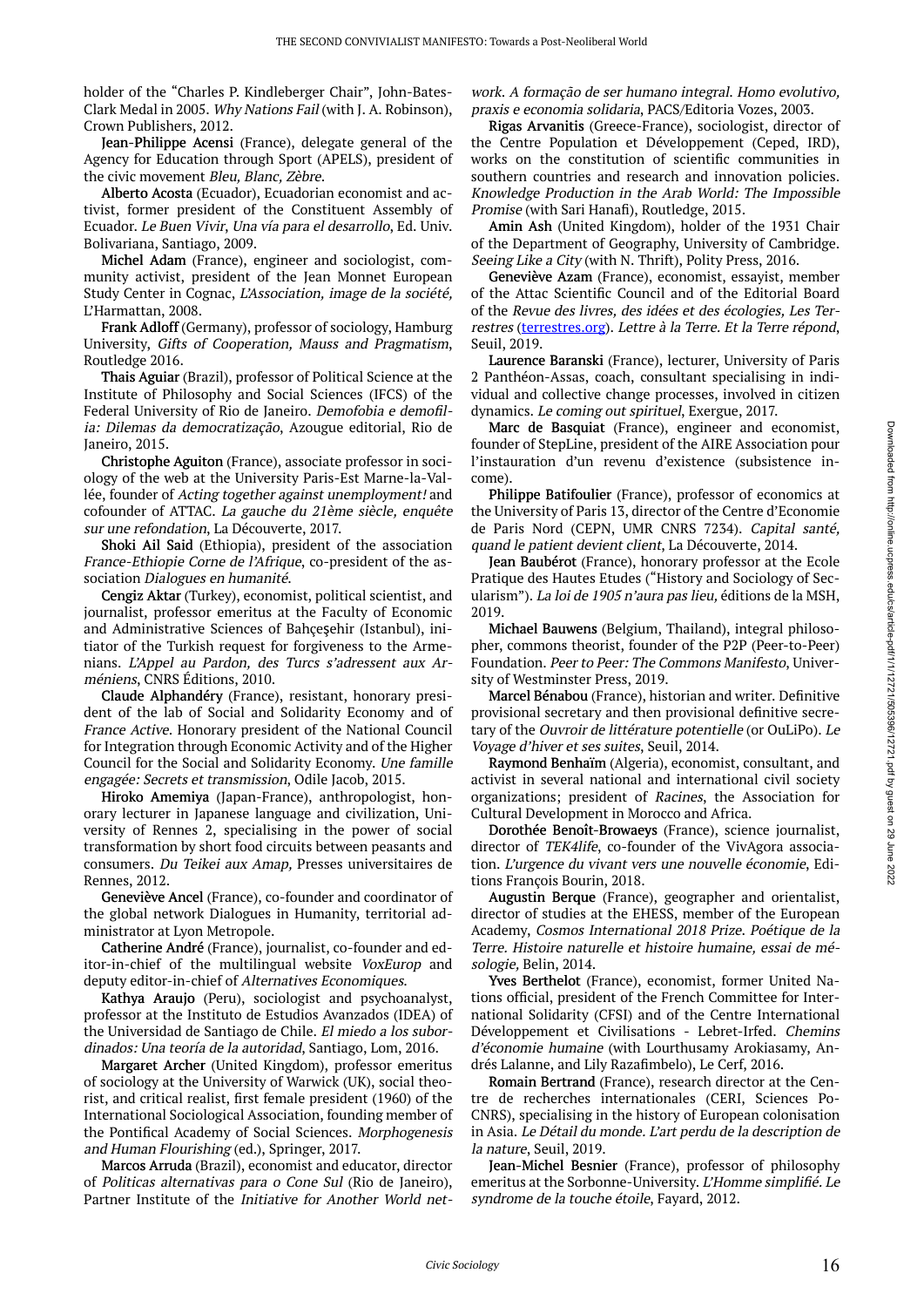Leonardo Boff (Brazil), one of the leaders of liberation theology in the 1970s and 1980s, recipient of the Alternative Nobel Prize in 2001. The Tao of Liberation: Exploring the Ecology of Transformation (with Mark Hataway), Orbis Books, 2009.

Susanne Bosch (Germany), freelance artist and researcher. Art in Context. Learning from the Field. Conversations with and between Art and Cultural Practitioners (with Herman Bashiron Mendolicchio), Goethe Institut, 2017.

Daniel Bougnoux (France), philosopher, professor emeritus at the University of the Alps of Grenoble. La Crise de la représentation, La Découverte-poche, 2019.

Malek A. Boukerchi (Algeria), ultramarathon runner, founder of ARSYNOE, social writer and poet, lecturer philostoryteller at I.R.I.S., "Guetteur-Tisseur de rêves." Il était une fois en Antarctique, du rêve au dépassement de soi, First éditions, 2015.

Dominique Bourg (France), philosopher, honorary professor at the University of Lausanne, former president of the Scientific Council of the Fondation Nicolas Hulot. Le marché contre l'humanité, PUF, 2019.

Pascal Branchu (France), social worker and activist on issues of urban agriculture and the protection of large alignment trees, especially in dense urban areas.

Geneviève Brisac (France), writer, member of the NGO Libraries Without Borders. Week-end de chasse à la mère, éditions de l'Olivier, Prix Femina 1996.

Axelle Brodiez-Bollino (France), contemporary historian at the CNRS, specialising in poverty-precariousness and humanitarian issues. La protection sociale en Europe au XX siècle (with Bruno Dumons), Presses universitaires de Rennes, 2014.

Wendy Brown (USA) professor of political science at the University of California, Berkeley. In the Ruins of Neoliberalism: The Rise of Antidemocratic Politics in the West, Columbia University Press, 2019.

Fabienne Brugère (France), professor of philosophy of modern and contemporary arts at Paris VIII University. On ne naît pas femme, on le devient, Stock, 2019.

Luigino Bruni (Italy), economist and philosopher, professor at the University of Milan-Bicocca, theorist of the civil economy and the economy of communion. Economia civile e sviluppo sostenibile (with L. Berchetti and E. Zamagni), Roma, Ecra, 2019.

Jaime Rios Burga (Peru), professor of sociology and political science at the University of Lima, "Colonialidad y descolonialidad como imaginarios en el sistema mundo moderno/colonial," in América Latina en Debate Sociedad, conocimiento e intelectualidad, ed. Julio Navarette, URP, Lima, 2011.

Valérie Cabanes (France), lawyer in international law, specialising in human rights and humanitarian law, ecologist, and essayist, who co-launched the citizen movement End Ecocide on Earth, which defends the project to have ecocide recognized in international law as a crime against peace and future generations. At the origin of the online petition The Case of the Century. Homo natura: En harmonie avec le vivant, Buchet-Chastel, 2017.

Alain Caillé (France), professor of sociology emeritus at the University of Paris-Ouest-Nanterre, founder of the Anti-Utilitarian Movement in the Social Sciences (MAUSS), director of La Revue du MAUSS, one of the leaders of the convivialist movement. Extensions du domaine du don. Demander–donner–recevoir–rendre, Actes Sud, 2019.

Matthieu Calame (France-Switzerland), agricultural engineer, director of the Leopold Meyer Foundation for the Progress of Humankind. La France contre l'Europe. Histoire d'un malentendu, Les Petits Matins, 2019.

Craig Calhoun (United States), American sociologist, former director of the London School of Economics and Political Science (2012–16), then first president of the Berggruen Institute. Does Capitalism Have a Future? (with Immanuel Wallerstein, Randall Collins, Michael Mann, and Georgi Derluguian), Oxford University Press, 2013.

Hernando Calla (Bolivia), activist in a human rights organization (APDHLP) and writer/translator of a dozen books, including La verdadera riqueza de las naciones. Creando una economía del cuidado (Riane Eisler), Fundaçión Solon/ Trenzando Ilusiones, 2014.

Belinda Canonne (France), novelist, essayist, and lecturer in comparative literature at the University of Caen-Normandy. La Forme du monde, Arthaud, 2019.

Roberto Luis Cardoso de Oliveira (Brazil), professor of anthropology at the University of Brasilia, former president of the Brazilian Association of Anthropology (2006–8). Direito Legal e Insulto Moral: Dilemas da cidadania no Brasil, Quebec e EUA, Rio de Janeiro, Garamond, 2011.

Jorge Carrillo (Mexico), a researcher at Colegio de la Frontera Norte (Colef), is working on innovation and technological learning in Mexico. Made in México. Desafìos para la ciencia y la innovación en la frontera norte, Comecso, 2016.

Genauto Carvalho de Franca Filha (Brazil), professor at the Federal University of Bahia, Ação publica e economia solidaria. Uma perspectiva internacional, UFRGS, 2006.

Barbara Cassin (France), philosopher and philologist, director of research at the CNRS, member of the French Academy. Under her direction, Dictionary of Untranslatables: A Philosophical Lexicon, Princeton University Press, 2014.

José Cassiolato (Brazil), professor emeritus of the Federal University of Rio de Janeiro, former secretary of state in the Ministry of Science and Technology, former director of GLOBELICS (Global Research Network on the Economics of Learning, Innovation and Competence Building Systems).

Silvia Cataldi (Italy), researcher in sociology at the Sapienza, University of Rome, leader of the group Social One. Culture of Peace: The Social Dimension of Love (ed., with Vera Araujo and Gennario Iorio), L'Harmattan Italia, 2016.

Philippe Chanial (France), professor of sociology at the University of Caen, editor-in-chief of La Revue du MAUSS. La société vue du don. Manuel de sociologie anti-utilitariste appliquée (with Norbert Alter, Sylvie Malsan, and Jacques T. Godbout, La Découverte, 2008.

Francis Chateauraynaud (France), director of Studies at EHESS, director of the Group of Pragmatic and Reflective Sociology. Introduced the concept of whistle-blower (1996). Aux bords de l'irréversible. Sociologie pragmatique des transformations (with Josquin Debaz), éditions Pétra, 2017.

Hervé Chayneaud-Dupuy (France), facilitator of the Citizenship Workshops. Citoyen pour quoi faire? vers une démocratie sociétale, Chronique sociale, 2016.

Eve Chiapello (France), director of studies at the Ecole des Hautes Etudes en Sciences Sociales (Paris), where she holds a chair of sociology of the transformations of capitalism. Management Tools: A Social Sciences Perspective (with Patrick Gilbert), Cambridge University Press, 2019.

Noam Chomsky (USA), professor emeritus of linguistics at the Massachusetts Institute of Technology (MIT), founder of generative linguistics, and committed intellectual. Optimism over Despair: On Capitalism, Empire, and Social Change, Penguin, 2017.

Philippe Cibois (France), professor emeritus of sociology at the University of Versailles-St-Quentin en Yvelines. La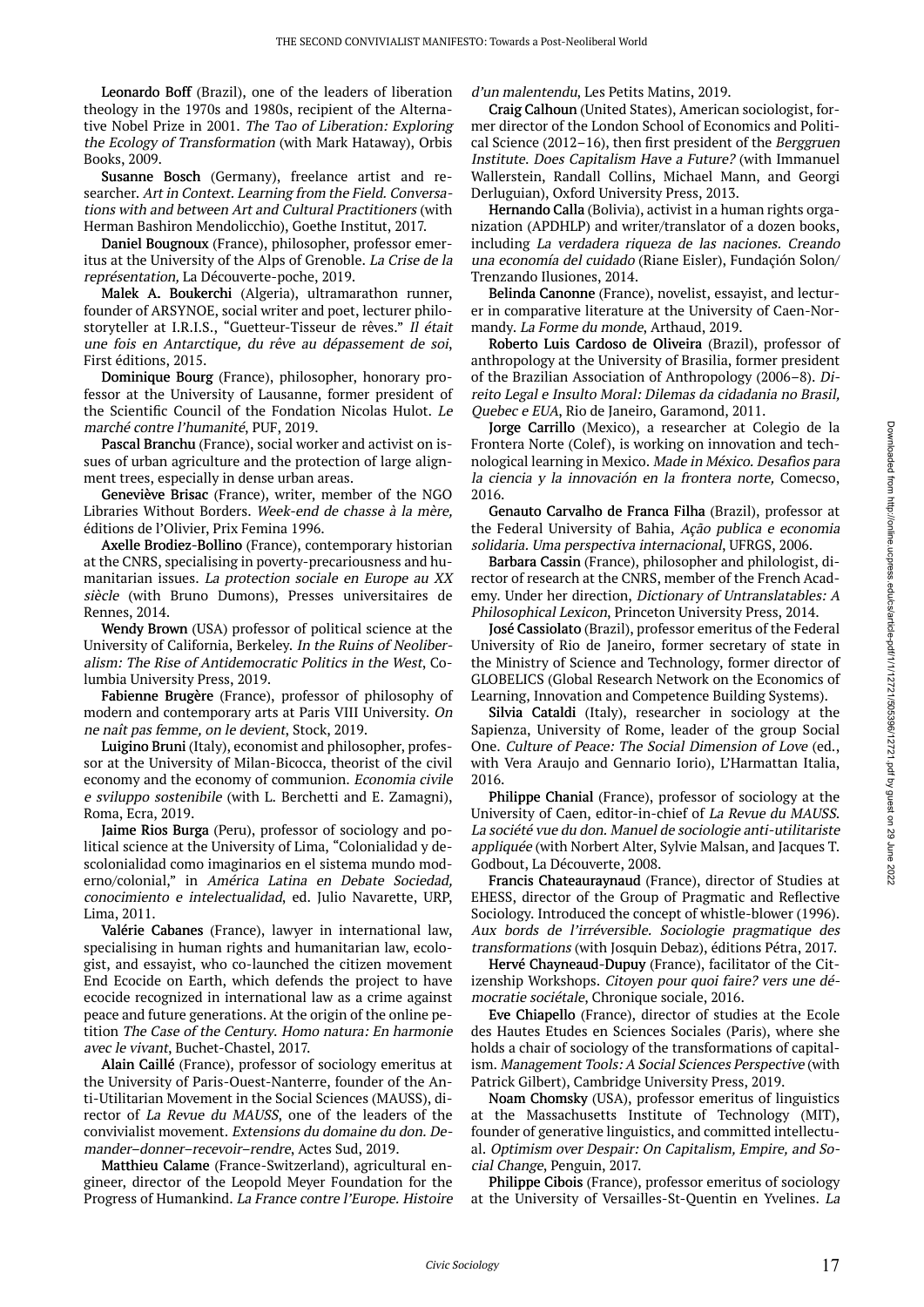Source, école de la confiance (with Jeanne Houlon), éditions Fabert, 2007.

Sébastien Claeys (France), philosopher, mediator at the Espace éthique Île-de-France and columnist for the magazine Socialter. De disruption à prosommateur: 40 mots-clés pour le monde de demain, Le Pommier, 2018.

Denis Clerc (France), economist, founder of Alternatives économiques, which he directed for twenty years. Déchiffrer l'économie, 19th ed., La Découverte, 2019.

Gabriel Cohn (Brazil), sociologist, professor emeritus of sociology at the University of São Paulo. Weber, Frankfurt: Teoria e pensamento social, Azougue, 2017.

Gabriel Colletis (France), professor of economics at the University of Toulouse 1-Capitole, researcher at the Laboratoire d'Étude et de Recherche sur l'Économie, les Politiques et les Systèmes sociaux (Lereps), created and chairs the Association of the "Manifesto for Industry" [\(mani](http://manifestepourlindustrie.org/)[festepourlindustrie.org\).](http://manifestepourlindustrie.org/)

Catherine Colliot-Thélène (France), political philosopher, professor at the University of Rennes, member of the Institut universitaire de France. La démocratie sans Demos, Presses universitaires de France, 2011.

Josette Combes (France), sociolinguist, honorary lecturer (University of Toulouse). Member of numerous national and European networks for social and solidarity economy (SSE), president of the movement for solidarity-based economy (MES), and Delegate to the intercontinental RIPESS.

Christian Coméliau (France), honorary professor at the Graduate Institute of Development Studies, University of Geneva. La Croissance ou le progrès? Croissance, décroissance, développement durable, Seuil, 2006.

Eugenia Correa (Mexico), professor of economics at the Universidad Nacional Autónoma de México, member of the Mexican Academy of Sciences, received the National University Award in 2006. Crisis y Desregulación Financiera, Editorial Siglo XXI.

Sérgio Costa (Brazil, Germany), professor of sociology, Free University of Berlin. A Port in Global Capitalism: Unveiling Entangled Accumulation in Rio de Janeiro (with Leite Gonçalves Guilherme), Routledge, 2019.

Thomas Coutrot (France), statistician and economist, expert on the link between work, health, and democracy, cochair of ATTAC-France (2009–16). Libérer le travail, Seuil, 2018.

Florian Couveinhes-Matsumoto (France), lecturer in public law at the University of Applied Sciences (Ulm). Specialises in international law and legal philosophy, works on a "convivialist" conception of law. Les Etats face aux juridictions internationales. Une analyse des politiques étatiques relatives aux juges internationaux (with Raphaëlle Nollez-Goldbach), éditions Pedone, 2019.

Daniel Cueff (France), mayor of Langouet, a commune involved in social ecology since 1999. Regionalist ecologist, with no affiliation with any political party.

Eric Dacheux (France), professor in information and communication sciences, Clermont Auvergne University. Member of the Inter-University Network of Researchers in the Social and Solidarity Economy. Principes d'économie solidaire (with D. Goujon), Ellipses, 2017.

Jean-Yves Dagnet (France), video writer-director and lecturer on agricultural and rural development issues.

Francis Danvers (France), professor emeritus in educational psychology at the University of Lille, vice-president of the People's University of Lille. S'orienter dans la vie: Une valeur suprême?, Presses universitaires du Septentrion, 2020.

Mireille Delmas-Marty (France), jurist, honorary profes-

sor at the Collège de France, member of the Academy of Moral and Political Sciences, president of the Pharos Observatory of Pluralism of Cultures and Religions. Aux quatre vents du monde. Petit guide de navigation sur l'océan de la mondialisation, Le Seuil, 2016.

Federico Demaria (Spain), researcher at the Autonomous University of Barcelona. Pluriverse. A Post-Development Dictionary (co-ed.), Tulika Books, 2019.

Philippe Descola (France), anthropologist, professor emeritus at the Collège de France, gold medal of the CNRS. Beyond Nature and Culture, University of Chicago Press, 2013.

Erica Deuber Ziegler (Switzerland), art historian and politician, Swiss honorary professor of universities. Culture et cultures, les chantiers de l'ethno (with Réda Benkirane), éditions Infolio, 2007.

Jean-Claude Devèze (France), agronomist, member of the Civic Pact and of Democracy & Spirituality. Vers une civilisation-monde alliant culture, spiritualité et politique, Chronique sociale, 2020.

François Doligez (France), agro-economist IRAM, teacher-researcher associated with UMR8586 Prodig, "Diversité et potentialités de l'ESS au Maghreb dans un contexte de transition," Revue Internationale de l'économie sociale, no. 4, 2019.

Jean-Philippe Domecq (France), novelist and essayist. La monnaie du temps et autres textes politiques, Agora Pocket, 2018.

Pierpaolo Donati (Italy), sociologist, Alma Mater professor at the University of Bologna, former president of the Italian Sociological Association. Relational Sociology: A New Paradigm for the Social Sciences, Routledge, 2011.

Michael Dreiling, (USA), political and environmental sociologist, director of the Department of Sociology at the University of Oregon. Agents of Neoliberal Globalization, Cambridge University Press, 2020.

François Dubet (France), sociologist, former director of studies at the EHESS and professor at the University of Bordeaux. Le Temps des passions tristes: Inégalités et populisme, Seuil, 2019.

Stéphane Dufoix (France), professor of sociology at the University of Paris Nanterre and member of the Sophiapol laboratory (SOciology, PHIlosophy, and Anthropology POLitics). Senior member of the French University Institute, he also teaches at Sciences Po Paris. La Dispersion. Une histoire des usages du mot « diaspora », Editions Amsterdam, 2012.

Dany-Robert Dufour (France), philosopher, university professor. Baise ton prochain. Une histoire souterraine du capitalisme, Actes Sud, 2019.

Jean-Pierre Dupuy (France), professor at Stanford University. La guerre qui ne peut pas avoir lieu, Desclée de Brouwer, 2019.

Timothée Duverger (France), associate lecturer at Sciences Po Bordeaux and the Centre Emile Durkheim, specialising in the social and solidarity economy, degrowth, and basic income. L'invention du revenu de base. La fabrique d'une utopie démocratique, Le Bord de l'Eau, 2018.

Shirin Ebadi (Iran), judge, Nobel Peace Prize laureate 2003.

Adalbert Evers (Germany), professor emeritus, Centre for Social Investment (CSI), University of Heidelberg. Social Policy and Citizenship–The Changing Landscape (with Anne-Marie Guillemard), Oxford University Press, 2013.

Emmanuel Faber (France), chairman and CEO of Danone.

Olivier Favereau (France), emeritus professor of economics at the University of Paris-Ouest-Nanterre-La Défense,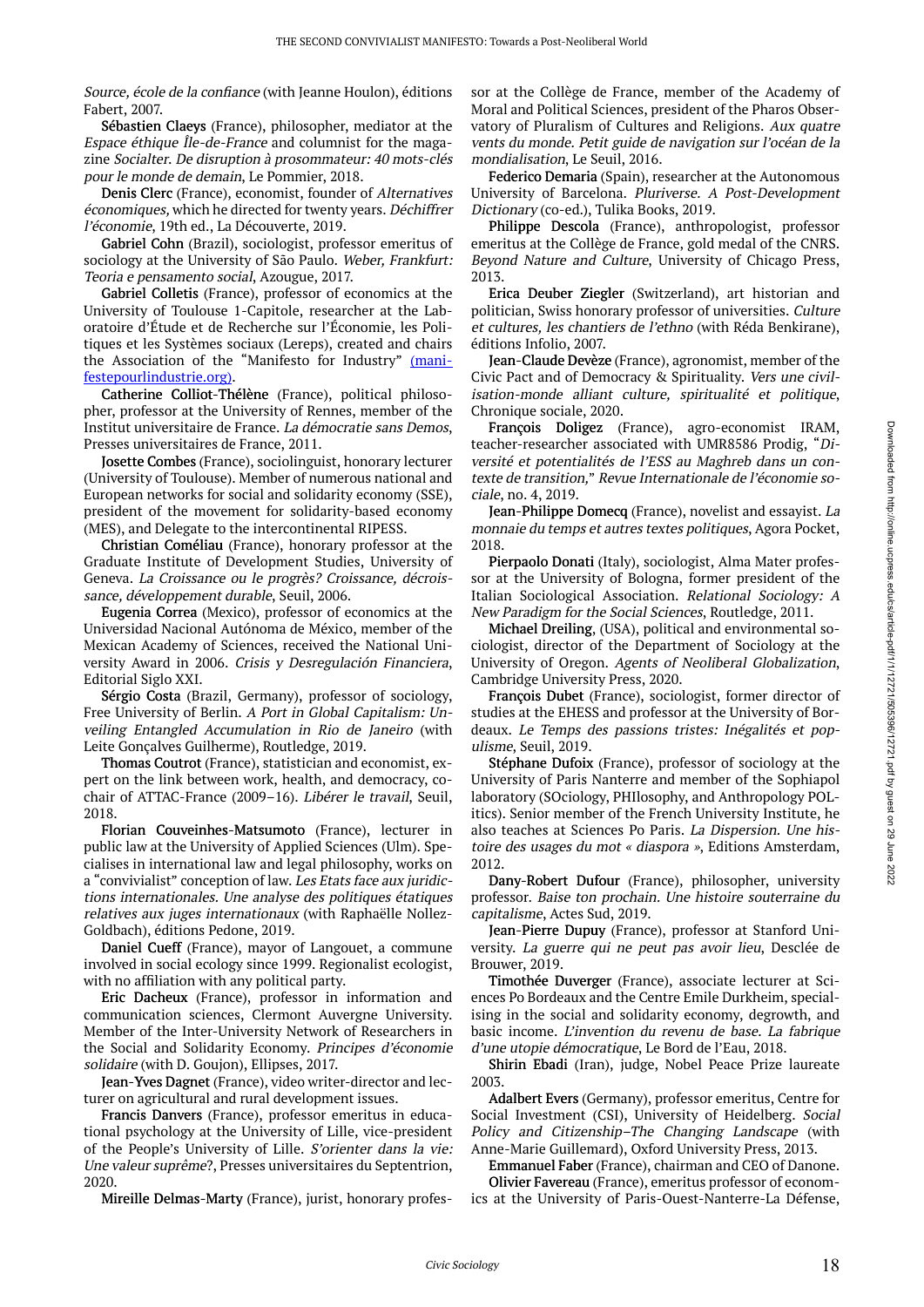leader of the Ecole des Conventions. Entreprises: La grande déformation, Parole et silence, 2014.

Andrew Feenberg (USA), philosopher of technology, former student of Herbert Marcuse, now Canadian Research Chair in Philosophy of Technology at Simon Fraser University in Vancouver. Questioning Technology, Routledge, 1999.

Christian Felber (Austria), facilitator-founder of the network Economy for the common good. Change Everything: Creating an Economy for the Common Good, ZED Books, 2015.

Franceso Fistetti (Italy), professor of contemporary philosophy at the University of Bari, director of the online review Post filosofie. Il filosofo e il tiranno. Viaggio nel cuore di tenebra del XX secolo, Morlacchi, 2018.

Anne-Marie Fixot (France), university professor, geographer, researcher in human and social sciences, facilitator of the education and popular discussion group Démosthène (Caen).

David Flacher (France), teaches economics at the Université de Technologie de Compiègne, spokesman for the Utopia Movement and vice-president of the Organisation for Universal Citizenship. Réguler le secteur des Télécommunications? Enjeux et perspectives (with Hugues Jennequin), Economica, 2007.

François Flahault (France), philosopher, emeritus research director at the CNRS. Où est passé le bien commun?, Mille et une nuits, 2011.

Fabrice Flipo (France), philosopher, teacher at ITM-BS, researcher at the Laboratory of Social and Political Change at the University of Paris VII. Nature et politique: Contribution à une anthropologie de la modernité et de la globalisation, éditions Amsterdam, 2014.

Jean-Baptiste de Foucauld (France), former commissaire au Plan, initiator of Solidarités nouvelles contre le chômage, Démocratie et spiritualité, Pacte civique, president of the Friends of Pontigny-Cerisy. L'abondance frugale, pour une nouvelle solidarité, Odile Jacob, 2010.

Christophe Fourel (France), economist, president of the Association of Readers of Economic Alternatives, and head of the Terra Nova Solidarity Pole. Specialist in the philosophy of André Gorz. D'autres monnaies pour une nouvelle prospérité (ed.), Le Bord de l'eau, 2015.

Paulo Fracalanza (Brazil), director of the Institute of Economics of the State University of Campinas (UNICAMP) São Paulo.

Stéphane de Freitas (France), director ("Speak Out Loud. The Power of the Word") and social entrepreneur. He is the designer of the Eloquentia speaking programs and the Indigo social support network.

Philippe Frémeaux (France), editorialist at the magazine Alternatives Economiques and president of the Veblen Institute. Après Macron, Les Petits Matins, 2018.

Emmanuel Gabellieri (France), aggregate and philosopher, vice-rector of research at the Catholic University of Lyon. Le phénomène et l'entre-deux. Essai pour une metaxologie, Hermann, 2019.

Jean Gadrey (France), honorary professor of economics at the University of Lille. Adieu à la croissance, bien vivre dans un monde solidaire, Les petits matins, 2010.

Noémi Gal-Or (Canada), professor emeritus of politics and international law at Kwantlen Polytechnic University in Canada and lawyer. International Cooperation to Suppress Terrorism, Routledge, 2015.

Vincent de Gaulejac (France), university professor, president of the International Network of Clinical Sociology. Le capitalisme paradoxant, Points-Seuil, 2018.

François Gauthier (Canada, Switzerland), professor of sociology of religions at the Department of Social Sciences of the University of Fribourg, Switzerland. Religion, Modernity, Globalisation. Nation-State to Market, Routledge, 2020.

Susan George (USA, France), Franco-American political scientist, honorary president of ATTAC (Association for the Taxation of Financial Transactions and Aid to Citizens) and president of the Supervisory Board of the Transnational Institute. Les Usurpateurs, Seuil, 2014.

François Gèze (France), chairman and CEO of Éditions La Découverte (Paris) from 1982 to 2014, member of Cedetim and the Algeria-Watch association.

Chiara Giaccardi (Italy), professor of sociology at the Catholic University of Milan, director of the magazine Communicazioni sociali. Social Generativity: A Relational Paradigm for Social Change (with Mauro Magatti), Routledge, 2018.

Katerine Gibson (Australia), geographer economist, professor at Western Sidney University. Take Back the Economy: An Ethical Guide for Transforming Our Communities (with Jenny Cameron and Stephen Healy), University of Minnesota Press, 2013.

Gaël Giraud (France), economist, member of the Society of Jesus, former director of the French Development Agency. Illusion financière, L'Atelier, 2013.

Pascal Glémain (France), manager, economist, and local developer (Univ-Rennes 2, LiRIS), specialist in social and solidarity economy, mainly of associations and cooperatives. L'économie sociale et solidaire, de ses fondements à son "à venir," Apogée, 2019.

Vincent Glenn (France), filmmaker, director. Latest film "Enfin des bonnes nouvelles"; author of On marche sur la dette (with Christophe Alévêque), Points, 2016. Mediapart blogger.

Maja Göpel (Germany), professor of political economy at Leuphana University in Lüneburg, secretary general of the German Advisory Council on Global Change (WBGU). The Great Mindshift: How a New Economic Paradigm and Sustainability Transformations Go Hand in Hand, Springer, 2016.

Roland Gori (France), honorary professor of clinical psychopathology at Aix Marseille University and president of Appel des appels. La nudité du pouvoir, LLL, 2001.

Phil Gorski (United States), professor of sociology at Yale University, sociology of religions and historical sociology. Founder of the Critical Realism Network. American Covenant: A History of Civil Religion from the Puritans to the Present, Princeton University Press, 2017.

Daniel Goujon (France), lecturer in economics at the university Jean Monnet of Saint-Etienne. Défaire le capitalisme, refaire la démocratie. Les enjeux du délibéralisme (with Eric Dacheux), Erès, 2020.

Jean-Marie Gourvil (Canada, France), former director of studies at the IRTS of Normandy and consultant in local social development. Se former au développement social local (with Michel Kaiser), Dunod, 2013.

David Graeber (United States), professor at the London School of Economics, anthropologist and anarchist activist. Bullshit Jobs: A Theory, Simon & Schuster, 2018.

Jean-Edouard Grésy (France), legal anthropologist; cofounded the firm AlterNego, which specialises in inclusive management and social dialogue. La révolution du don. Le management repensé à la lumière de l'anthropologie (with A. Caillé), Seuil, 2014.

André Grimaldi (France), diabetologist, head of department at Pitié-Salpêtrière Hospital. L'hôpital malade de la rentabilité, Fayard, 2009.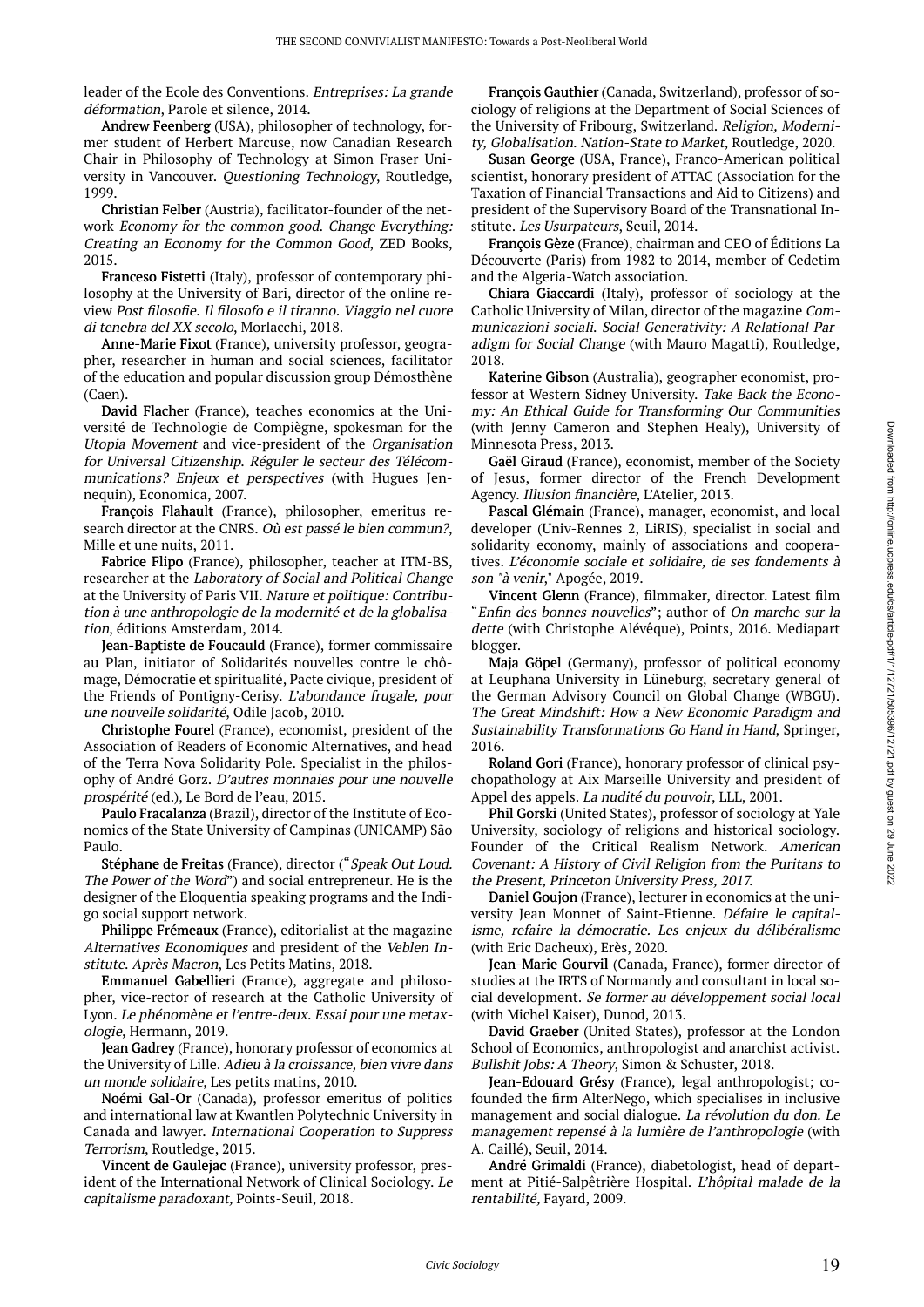Jean-Claude Guillebaud (France), writer, essayist, and journalist, winner of the Albert-London prize. Le Tourment de la guerre, pourquoi tant de violence, Éditions L'iconoclaste, 2016. Grand prix de la Société des Gens de Lettres.

Patrice Guillotreau (France), professor of economics at the University of Nantes, specialising in the economics of the sea. Co-editor of Global Change in Marine Systems, Routledge, 2018.

Roberte Hamayon (France), anthropologist, honorary director of studies at the Ecole Pratique des Hautes Etudes, silver medal from the CNRS (French National Center for Scientific Research). Why We Play, Hau, 2016.

Sari Hanafi (Palestine), professor of sociology at the American University of Beirut, editor-in-chief of Idafat: The Arab Journal of Sociology (Arabic), current president of the International Sociological Association (ISA), and former vice-president of the Arab Sociological Association. Palestinian Refugees: Identity, Space and Place in the Levant (with Are Knudsen, eds.), Routledge, 2010.

Keith Hart (United Kingdom), economic anthropology, international director of the Human Economy Programme at the University of Pretoria in South Africa. Money in a Human Economy, Berghahn, 2017.

Armand Hatchuel (France), professor of management sciences at the Ecole des Mines de Paris. Design Theory (with Pascal Le Masson and Benoit Weil), Springer, 2017.

Eiji Hattori (Japan), professor, adviser to the president of the Japan Society for Global System and Ethics. Letters from the Silk Roads: Thinking at the Crossroads of Civilization (with Wallace Gray), University Press of America, 2000.

Benoît Heilbrunn (France), philosopher and professor at ESCP (Ecole Supérieure de Commerce de Paris). Specialist in material culture and market mediations (consumption, brand, design, luxury). L'obsession du bien-être, Robert Laffont, 2019.

Wolfgang Hofkirchner (Austria), retired professor of technology assessment at the TU Wien, director of the Institute for a Global Sustainable Information Society (GSIS), Vienna. The Future Information Society: Social and Technological Problems (co-ed. with Mark Burgin), World Scientific, 2017.

Axel Honneth (Germany), philosopher and sociologist, director of the Institute for Social Research in Frankfurt (Germany) and professor at Columbia University. The Struggle for Recognition: The Moral Grammar of Social Conflicts, Polity Press, 1995.

Dick Howard (USA), philosopher, distinguished professor, Stony Brook University. The Marxian Legacy, Palgrave, 2019.

Marc Humbert (France), professor emeritus of political economy (Université-Rennes 1), is developing an ethical and political (PEKEA), anti-utilitarian (MAUSS) approach in socioeconomic activities. Vers une civilisation de convivialité, Goater, 2014.

Eva Illouz (Israel, France), sociologist, director of studies at EHESS, Paris. Unloving: A Sociology of Negative Relations. Oxford University Press, 2018.

Daniel Innerarity (Spain), professor of philosophy at the University of Zaragoza, writer, and translator. La Société invisible, Presses de l'Université de Laval, 2013.

Ahmet Insel (Turkey), economist and journalist, professor emeritus of Galatasaray University (Istanbul, Turkey). La nouvelle Turquie d'Erdogan, La Découverte, 2017.

Florence Jany-Catrice (France), economist, university professor. Faut-il attendre la croissance? (with D. Méda), La documentation française, 2016.

Isabelle Jarry (France), novelist, essayist. Vingt-trois let-

tres d'Amérique, Fayard, 1995, prix Amerigo-Vespucci.

Béatrice and Jean-Paul Jaud (France), documentary filmmakers and activists. Nos enfants nous accuseront (2007), Tous Cobayes (2011), Libres (2015), Grande Synthe (2018).

Bob Jessop (United Kingdom), professor emeritus of sociology, University of Lancaster. Numerous books on the theory of the state and political economy. The State: Past, Present, Future, Polity Press, 2016.

Zhe Ji (China, France), professor of sociology at the Institut national des langues et civilisations orientales (INAL-CO) and director of the Centre for Interdisciplinary Studies on Buddhism (China, France) (CEIB). Religion, modernité et temporalité: Une sociologie du bouddhisme chan contemporain, CNRS Editions, 2016.

Hans Joas (Germany), professor of sociology at Humboldt University Berlin and the University of Chicago. The Sacredness of the Person: A New Genealogy of Human Rights, Georgetown University Press, 2012.

Stephen Kalberg (United States), professor of sociology at Boston University, specialising in Max Weber. Searching the Spirit of American Democracy: Max Weber on a Unique Political Culture, Routledge, 2013.

Giorgio Kallis (Spain), professeur d´économie écologique, à l'université autonome de Barcelone. Limits: Why Malthus Was Wrong and Why Environmentalists Should Care, Stanford University Press, 2019.

Makoto Katsumata (Japan), economist, professor emeritus of Meiji Gakuin University (Tokyo); he was for many years president of the Tokyo Centre for International Peace Studies (PRIME). Conviviality but Not Growth (in Japanese; ed. with Marc Humbert), Commons, 2011.

Harry Kunneman (Netherlands), philosopher and sociologist, professor emeritus of practical philosophy at University of Humanist Studies in Utrecht, diretor of Waardenwerk (Work on Values). Amor complexitatis, Humanistics University Press, 2017.

Hervé Kempf (France), French journalist and writer. A former journalist with Courrier international, La Recherche, and Monde, he is currently chief editor of Reporterre. Tout est prêt pour que tout empire. 12 leçons pour éviter la catastrophe, Seuil, 2017.

Farhad Khosrokhavar (Iran, France), sociologist and philosopher, director of studies at EHESS. Le Nouveau Jihad en Occident, Robert Laffont, 2018.

Joseph Ki (India), professor, director of the Gulati Institute of Finance and Taxation (GIFT), Thiruvananthapuram, Kerala.

Seiichi Kondo (Japan), diplomat, has occupied various positions including former deputy secretary-general, Organisation for Economic Co-operation and Development (OECD), and director of Kondo Institute for Culture & Diplomacy.

Ashish Kothari (India), environmental activist, foundermember of the NGO Kalpavriksh. Alternative Futures: India Unshackled (with KJ Joy), Authors UpFront, 2017; Pluriverse (with Ariel Salleh, Arturo Escobar, Federico Demaria, Alberto Acosta), Tulika/Authors Upfront, 2019.

Irène Koukoui (Benin), coordinator of the Women Leaders Network in Benin, organizer of the Dialogues in Humanity in Benin and the Pan-African Dialogues, deputy director of the office of the Minister of Education in Benin.

Jacinto Lageira (France), professor in philosophy of art and aesthetics at the University of Paris Panthéon-Sorbonne. L'Art comme Histoire. Un entrelacement de poétiques, éd. Mimésis, 2016.

Kamal Lahbib (Morocco), activist and linchpin of Maghreb civil society, creator and/or animator of multiple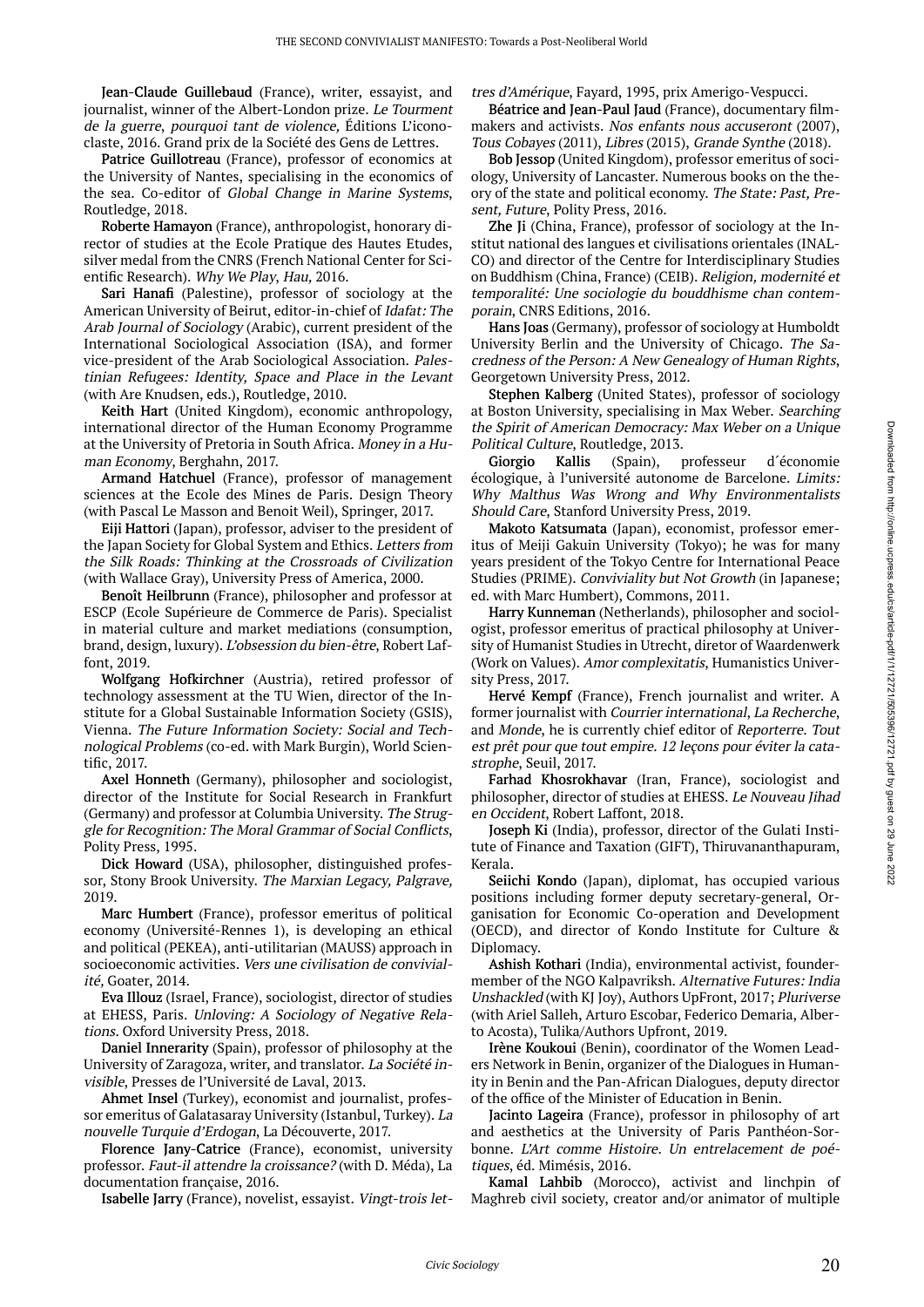NGOs, organizer of the Maghreb Social Forum 2005, president of the Forum des Alternatives du Maroc.

Karim Lahidji (Iran), jurist and lawyer, president of the International Federation for Human Rights (2013–16).

Elena Lassida (France), sociologist, professor at the Institut Catholique de Paris. Le goût de l'autre, Albin Michel, 2011.

Helena Lastres (Brazil), associate researcher at the Federal University of Rio de Janeiro, former assessor to the president of the National Bank for Economic and Social Development of Brazil (2007–16), co-coordinator of Redesist, the Latin American Research Network on Local Arrangements for Production and Innovation.

Bruno Latour (France), sociologist, anthropologist, and philosopher of science, professor at the IEP. Down to Earth: Politics in the New Climatic Regime, Polity Press, 2018.

Camille Laurens (France), writer, novelist, teacher at the IEP, columnist at Le Monde. Dans ces bras-là, P.O.L, 2000. Prix Femina.

Marc Lautier (France), professor of economics at the University of Rennes 2, specialising in the link between economic development strategies and globalization, especially in Asia. Economie de l'Asie du Sud Est (with J-R. Chaponniere), Bréal, 2019.

Christian Laval (France), professor of sociology emeritus at the University of Paris-Ouest-Nanterre, specialising in the history of utilitarianism and liberalism, member of the Research Institute of the Fédération syndicale unitaire (FSU). Common: On Revolution in the 21st Century, Bloomsbury Publishing, 2019.

Jean-Louis Laville (France), sociologist, professor, holder of the CNAM Chair in Solidarity Economy, responsible for the research initiative Démocratie et économie plurielles au Collège d'études mondiales (Fondation Maison des Sciences de l'Homme). L'économie sociale et solidaire: Pratiques, théories, débats, Seuil, 2016.

William Lazonick (USA), professor emeritus of economics, University of Massachusetts, president of the Academic-Industry Research Network.

Christian Lazzeri (France), professor of contemporary philosophy at the University of Paris-Ouest-Nanterre. Histoire raisonnée de la philosophie morale et politique (with A. Caillé and M. Senellart, eds.), La Découverte, 2001.

Frédéric Lebaron (France), professor of sociology at the Ecole Normale Supérieure Paris-Saclay, specialising in economic sociology and political sociology. Empirical Investigation of the Social Space (with others), Springer, 2019.

Erwan Lecoeur (France), sociologist and consultant in political communication (Pacte, social sciences laboratory, CNRS). Face au FN (with Enzo Poultreniez), Le Passager clandestin, 2013.

Jacques Lecomte (France), doctor of psychology, honorary president of the French Association of positive psychology. La bonté humaine, Odile Jacob, 2014.

Claus Leggewie (Germany), professor of political science, University of Giessen. Europa zuerst! Eine Unabhängigkeitserklärung, Ullstein, 2017.

Jacques Le Goff (France), emeritus professor of public law (University of Brest) and former labour inspector, chairs the Association Amis d'Emmanuel Mounier. Du silence à la parole, PURennes, 2019.

Martin Legros (France), philosopher and journalist, editor-in-chief of Philosophie magazine.

Stephan Lessenich (Germany), professor of sociology at the Ludwig Maximilian University in Munich, president of the German Sociological Association (DGS). Neben uns die Sintflut. Die Externalisierungsgesellschaft und ihr Preis,

Hanser Verlag, 2016.

Didier Livio (France), founder of the Synergence company, director of Deloitte. Réconcilier l'entreprise et la société. L'entreprise a-telle une vocation politique?, Eyrolles, 2002.

Agnès Lontrade (France), lecturer at the École des Arts de la Sorbonne. Co-director of Les valeurs esthétiques du don (afterword by A. Caillé), éditions Mimésis, 2019.

Helena Lopes (Portugal), professor of economics at the ISCTE-University Institute of Lisbon, Penser le travail pour penser l'entreprise, Presses des mines, 2016.

Eric Lybeck (United Kingdom), Presidential Academic Fellow at the Manchester Institute of Education, University of Manchester, editor of the journal Civic Sociology (University of California Press). Norbert Elias and the Sociology of Education, Bloomsbury Academic, 2019.

Mauro Magatti (Italy), professor at the Catholic University of Milan, director of the Centre for the Anthropology of Religion and Cultural Change (ARC). Social Generativity: A Relational Paradigm for Social Change (with Chiara Giaccardi), Routledge, 2017.

André Ricardo do Passo Magnelli (Brazil), sociologist, associate professor at the University of São Bento do Rio de Janeiro (FSB-RJ). Director of Ateliê de Humanidades. Durkheim, apesar do século: Novas interpretações entre filosofia e sociología, Ateliê de Humanidades, 2019.

Rasigan Mahrajah (South Africa), chief director of the Institute for Economic Research on Innovation, Tshwane University of Technology, South Africa.

Gilles Maréchal (France), co-founder within Elan Créateur, Terralim consultant on local food systems, associate researcher at the UMR ESO-Espaces et Sociétés of the CNRS.

Francisca Marquez (Chile), professor at the Alberto Hurtado University (Santiago de Chile), specialising in cultural and urban anthropology. [Relato de una] Ciudad Trizada. Santiago de Chile, Ocho libros, 2017.

Paulo Henrique Martins (Brazil), professor of sociology at the Federal University of Pernambuco, former president of the Latin American Association of Sociology (ALAS). Itinerarios do dom. Teoria e sentimento, Ateliê de humanidades, 2019.

Danilo Martuccelli (Chile, France), former professor of sociology at the University Paris-Descartes, senior member of the Institut Universitaire de France, researcher at the Instituto de Estudios Avanzados (IDEA) of the Universidad de Santiago de Chile. La condition sociale moderne. L´avenir d´une inquiétude, Gallimard, 2017.

Gus Massiah (France), engineer and economist, one of the leaders of the antiglobalization movement, co-creator of CEDETIM and AITEC (International Association of Technicians and Researchers). Une stratégie de l'altermondialisme (with Élise Massiah), La Découverte, 2011.

Dominique Méda (France), professor of sociology, director of the Institute for Interdisciplinary Research in Social Sciences at the University Paris Dauphine. Her fields of research are work, employment, social policies, and wealth indicators. Les nouveaux travailleurs des applis (ed., with Sarah Abdelnour), Presses universitaires de France, 2019.

Marguerite Mendell (Canada), professor in the Department of Public and Community Affairs at Concordia University in Montreal, director of the Karl Polanyi Institute. Reclaiming Democracy. The Social Justice and Political Economy of Gregory Baum and Kari Polanyi Levitt, McGill University Press, 2005.

Maurice Merchier (France), honorary professor of social sciences in preparatory classes. Author of numerous arti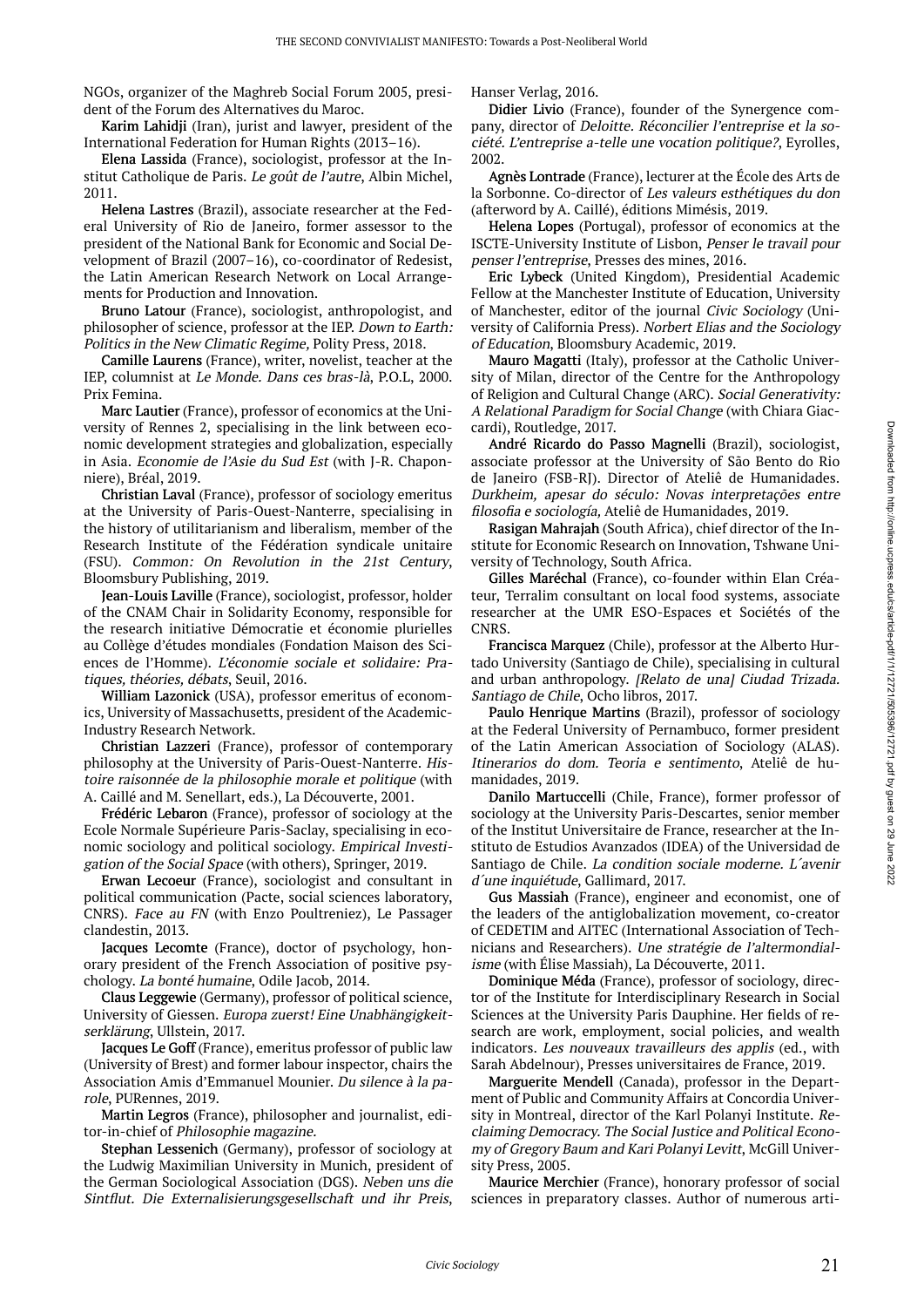cles, he directs, with Guy Roustang, the Encyclopedia to change direction (ECCAP).

Pascale Mériot (France), lecturer-researcher at the Faculty of Economics in Rennes and researcher at LiRIS. Her main object of research is education; she is also interested in social and solidarity economy (SSE).

Jean-Claude Michéa (France), philosopher and essayist; critic of liberalism and the identification of socialism with the left; theorist, in the wake of George Orwell, of common decency (decency of ordinary people). Le Complexe d'Orphée: la gauche, les gens ordinaires et la religion du progrès, Climats, 2011.

Henry Mintzberg (Canada), writer and educator, is professor of management studies at McGill University in Montreal. Rebalancing Society–Radical Renewal, Beyond Left, Right and Center, 2015.

Pierre-Olivier Monteil (France), philosopher, associate researcher at the Fonds Ricœur, lecturer in ethics at Paris-Dauphine University and ESCP Europe. *Ricœur politique*, Presses universitaires de Rennes, 2013.

Edgar Morin (France), sociologist, philosopher, and mediologist, emeritus research director at the CNRS. Theorist of complex thought (in the six volumes of The Method). La Voie: Pour l'avenir de l'humanité, Fayard, 2011.

Chantal Mouffe (Belgium, United Kingdom), post-Marxist political philosopher, professor at the University of Westminster (London). For a Left Populism, Verso, 2018.

Fatou Ndoye (Senegal), coordinator of the Dialogues in Humanity in Senegal, coordinator of the SADA cluster (Sustainable Alternative Food Systems/Gender).

Julie Nelson (United States), professor emeritus of economics at the University of Massachusetts, specialising in the relationship between economics and feminism and in social and environmental policies. Economics for Humans, University of Chicago Press, 2006.

Richard Nelson (USA), professor at Columbia University, is one of the leading theorists of evolutionary economics. An Evolutionary Theory of Economic Change, Harvard University Press, 1982.

Pierre Nicolas (France), political philosophy. La Cité de la Parole, Editions l'Œuvrier, 1991. Blog Dépasser les conflits inutiles ([https://pierrenicolas.com](https://pierrenicolas.com/)).

Jun Nishikawa († Japan) was a professor at the University of Waseda and a political economist on development and globalization; co-edited the Japanese version commented on by several authors of the First Convivialist Manifesto.

Osamu Nishitani (Japan), philosopher, professor emeritus of the Tokyo University of Foreign Languages, teaching transdisciplinary studies of the changing contemporary world. Risei no Tankyu (In Search of the Lost Reason), Iwanami-shoten, 2010.

Debora Nunes (Brazil), urban planner and architect, cofounder of the Network of Professionals for Social and Solidarity Economy (RED)E of Salvador de Bahia and creator of the School of Integral Sustainability or Integrative Ecology. Coordinator of the Dialogues in Humanity in Brazil.

Ugo Olivieri (Italy), professor of Italian literature at the University Frederick II of Naples. Il fascino dell'obbedienza. Servitù volontaria e società depressa, Mondadori, 2013.

Patrice Parisé (France), honorary general engineer for bridges, water, and forests, former vice-president of the General Council for the Environment and Sustainable Development.

Susan Paulson (United States), professor and director of Latin American Studies at the University of Florida. Masculinities and Femininities in Latin America's Uneven Development, Routledge, 2015.

Antoine Peillon (France), investigative journalist, Anticor's Ethical Award for Ces 600 milliards qui manquent à la France. Enquête au cœur de l'évasion fiscale, Le Seuil, 2012.

Corine Pelluchon (France), professor of philosophy at the University of Paris-Est-Marne-la-Vallée, specialising in applied ethics, animal issues (cf. her Animalist Manifesto) and political ecology. Éthique de la considération, Seuil, 2018.

Laura Penacchi (Italy), economist, director of the Lelio Basso Foundation and coordinator of the CGIL National Economy Forum. Filosofia dei beni comuni: Crisi e primato della sfera pubblica, Donzelli, 2012.

Alfredo Pena-Vega (France), sociologist, teacher-researcher at the EHESS and the Edgar Morin Centre, and coordinator of the International Court of Nature. Pour une politique de l'humanité? (with Edgar Morin), Atlantique, 2009.

Bernard Perret (France), socioeconomist and essayist, member of the editorial board of the journal Esprit, former member of the Inspectorate General of the Ministry of Ecology. La démarchandisation, Les Petits matins, 2015.

Jacques Perrin (France), honorary research director of the CNRS in economics. Pourquoi les sciences économiques nous conduisent dans le mur?, L'Harmattan, 2011.

Pascal Petit (France), emeritus CNRS director of research in economics, associated with the Centre d'Economie de Paris Nord and the Maison des Sciences de l'Homme. Croissance et richesse des nations, La Découverte, 2005.

Elimar Pinheiro do Nascimento (Brazil), professor of political and environmental sociology at the University of Brasilia. Trajetória da sustentabilidade: do ambiental ao social, do social ao econômico. Estud. av. [online], 2012.

Ilaria Pirone (France), clinical psychologist, psychoanalyst, teaches educational sciences at the University of Paris VIII.

Geoffrey Pleyers (Belgium), professor at the Catholic University of Louvain, vice-president of the International Sociological Association. Alter-Globalization: Becoming Actors in the Global Age, Polity Press, 2011.

Kari Polany-Levitt (Canada), professor emeritus of economics at McGill University (Montreal). While promoting the thinking of her father, Karl Polanyi, she has continued her research on development. Reclaiming Development: Independent Thought and Caribbean Community, Randle Publishers, 2005.

Serge Proulx (Canada), professor emeritus at UQAM (Montreal), specialising in the analysis of contemporary changes in information and communication devices. La contribution en ligne. Pratiques participatives à l'ère du capitalisme informationnel, Presses de l'université du Québec, 2014.

Elena Pulcini (Italy), professor of social philosophy at the University of Florence, specialising in the theory of passions and feelings in modern times. The Individual without Passions: Modern Individualism and the Loss of the Social Bond, Lanham, 2012.

P. V. Rajagopal (India), Gandhian activist, former president of the Gandhi Peace Foundation, New Delhi, founding member and president of Ekta Parishad, organizer of the 2020 Jai Jagat Campaign, scheduled to arrive in Geneva on September 26, 2020.

Henri Raynal (France), poet, philosopher, and art critic. Cosmophilie, nouvelles locales du tout, éditions Cécile Defaut, 2016.

Michel Renault (France), teacher-researcher, Université-Rennes I, is working on indicators of well-being and sustainable development. Contributor to Le bonheur: Dictionnaire historique et critique, Michèle Gally (dir.), CNRS édi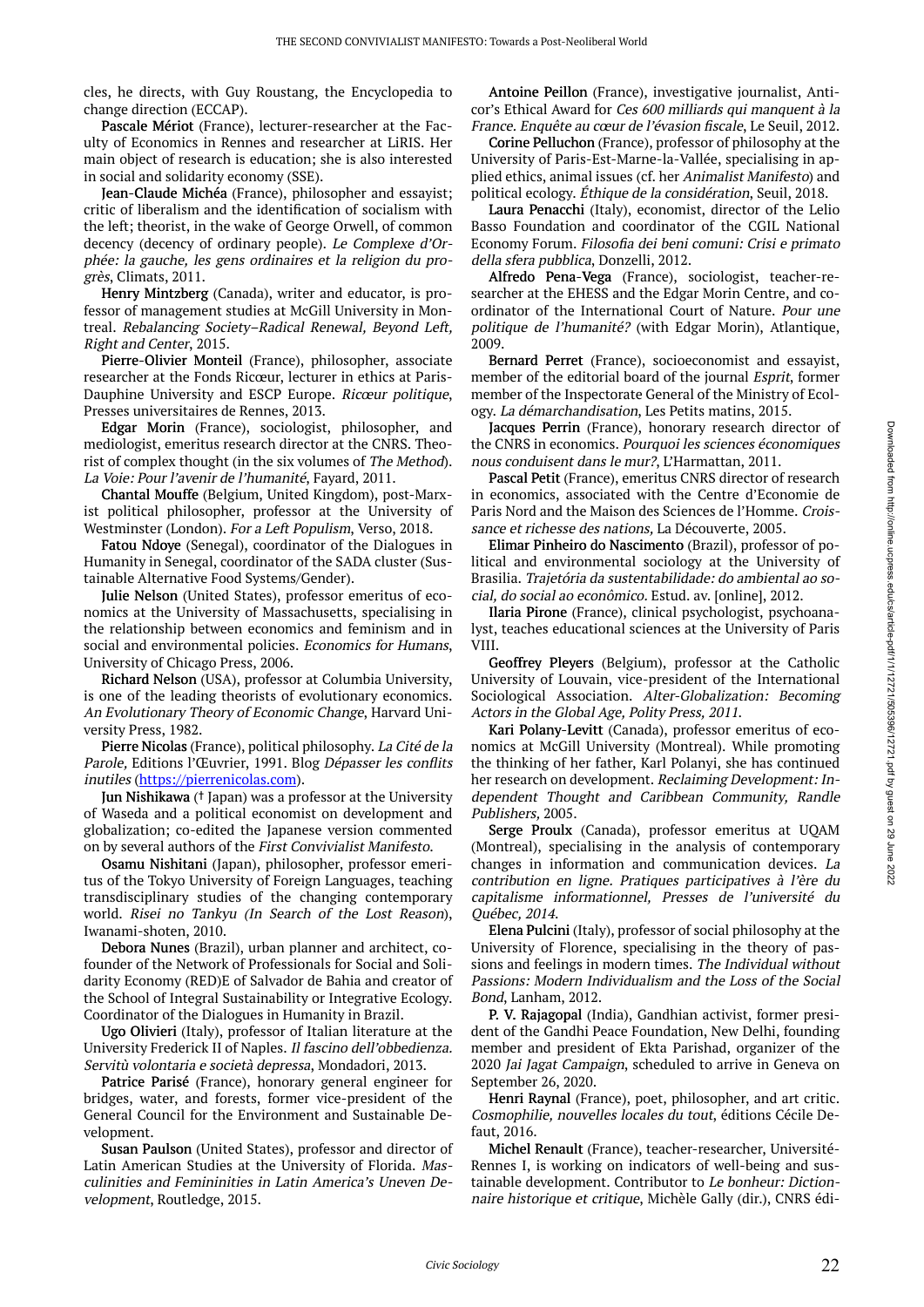tion, 2019.

Yves Renoux (France), teacher of sports and physical education (EPS) and trainer at the FSGT (Fédération sportive et gymnique du travail).

Robin Renucci (France), director of the Tréteaux de France, president of the Association of National Dramatic Centres, and president of the Association of International Artistic Encounters.

Myriam Revault d'Allonnes (France), philosopher, theoretician of democracy, professor emeritus at the Ecole pratique des Hautes études. La faiblesse du vrai, Seuil, 2018.

Emmanuel Reynaud (France), sociologist and former senior official of the International Labour Office (ILO), has written and coordinated books on social protection, pensions, gender equality, and the critique of masculinity.

Matthieu Ricard (France), biologist, Tibetan Buddhist monk, photographer, interpreter of the Dalai Lama in French. Founder of the humanitarian association Karuna-Shechen. Plaidoyer pour l'altruisme, Nil, 2013.

Marie-Monique Robin (France), French investigative journalist, filmmaker, and writer, Albert Londres prize. Le Roundup face à ses juges, La Découverte, 2017.

Hartmut Rosa (Germany), professor of sociology, University of Jena, 2019. Resonance: A Sociology of Our Relationship to the World, Polity, 2019.

Guy Roustang (France), former research director at LEST-CNRS. Démocratie: Le risque du marché. Desclée de Brouwer, 2012. Co-manager of the Encyclopedia to change direction ([eccap.fr](http://eccap.fr/)).

Marshall Sahlins (USA), anthropologist, professor emeritus at the University of Chicago. On Kings (with David Graeber), Hau Books, 2017.

Emerson Sales (Brazil), professor of physics and chemistry, Federal University of Bahia, coordinator of the Rede de Tecnologias Limpas, coordinator of the Laboratório de Bioenergia e Catálise (LABEC).

Ariel Salleh (Australia), Australian researcher-activist, professor at the University of Sydney. Ecofeminism as Politics, Zed Books, 1997.

Christian Salmon (France), writer and researcher, former assistant to Milan Kundera, founder in 1993 of the International Writers' Parliament and the Network of Shelter Cities to welcome writers persecuted in their countries. L'Ère du clash, Fayard, 2019.

Saskia Sassen (Netherlands, United States), economist and sociologist, professor at Columbia University and at the London School of Economics. Expulsions: Brutality and Complexity in the Global Economy, Harvard University Press, 2014.

Olivier de Schutter (Belgium), professor of law at the University of Louvain, member of the United Nations Committee on Economic, Social and Cultural Rights. Reflexive Governance: Redefining the Public Interest in a Pluralistic World, Hat Publishing, 2010.

Blanche Segrestin (France), professor of management at the Ecole des Mines de Paris. Refonder l'entreprise (with Armand Hatchuel), Seuil, 2012.

Jean-Michel Servet (France), economist, honorary professor of development studies at the Graduate Institute of International and Development Studies in Geneva, specialising in solidarity-based practices in economics and finance, and in the history of thinking. L'économie comportementale en question, Charles Leopold Mayer, 2018.

Pablo Servigne (France), agricultural engineer, biologist, ecologist, collapsologist, essayist, and lecturer. Comment tout peut s'effondrer. Petit manuel de collapsologie à l'usage des générations présentes (with Raphaël Stevens), Le

Seuil, 2015.

Hugues Sibille (France), president of the laboratory of the Ecole Sociale et Solidaire (ESS) and of the Fondation Crédit Coopératif, former interministerial delegate. La Grande Promesse, édition rue de l'Echiquier, 2016.

Siddharta (India), founder and director of the Fireflies Intercultural Centre (an ashram) in Bangalore and trustee of Pipal Tree, an NGO working for poor Indian farmers and promoting intercultural dialogue, especially with young people from Western countries.

Ilana Silber (Israel), professor of sociology emeritus, Bar-Ilan University. "S. N. Eisenstadt's Theory of Culture," European Journal of Social Theory, 2020.

Damir Skenderovic (Switzerland), professor of contemporary history at the University of Fribourg, specialising in the radical right. The Radical Right in Switzerland: Continuity and Change, 1945–2000, Berghahn Books, 2009.

Guillaume du Souich (France), painter, former co-president and spokesperson of the Peace Movement.

Boaventura de Sousa Santos (Portugal), sociologist of law, professor at the Faculty of Economics of the University of Coimbra, where he is director of the Centre for Social Studies. The End of the Cognitive Empire, Duke University Press, 2018.

Frédéric Spinhirny (France), philosopher, DRH of the University Hospital Necker-Enfants Malades, in Paris. Hôpital et modernité, Editions Sens & Tonka, 2018.

Robert Spizzichino (France), urban planning engineer, member of the Development Council of the Greater Paris Metropolis, president of the CARMA Gonesse/Pays de France Association. De la Ville en politique, L'Harmattan, 2011.

Fernando Suárez Müller (Netherlands), philosopher, University for Humanist Studies, Utrecht, and Economy for the Common Good. Idealismus heute: Aktuelle Perspektiven und Neue Impulse (ed., with Vittorio Hösle), WBG, 2015.

Roger Sue (France), sociologist, professor at the University of Paris, Centre d'études et de recherches sur les liens sociaux, administrator of FONDA. La contre-société, LLL, 2017.

Bruno Tardieu (France), permanent volunteer ATD Fourth World. Director of the Joseph Wresinski Memory and Research Centre. Les pauvres sont nos maîtres (with D. Jousset and J. Tonglet), Hermann, 2019.

André Teissier du Cros (France), engineer, economist, and writer. Honorary president of the Bastille Committee. La taxe sur l'actif net ou impôt progressif sur le patrimoine dormant, pourquoi il faut taxer le patrimoine et non plus le revenu (collective book; preface by Corinne Lepage), L'Harmattan, 2016.

Michel Terestchenko (France), philosopher, lecturer at the University of Dijon and at the Institute of Political Studies of Aix-en-Provence. Un si fragile vernis d'humanité. Banalité du mal, banalité du bien, La Découverte, 2007.

Bruno Théret (France), economist, emeritus research director at the CNRS. "Système fiscal de paiement complémentaire: Un dispositif pour renverser l'hégémonie" (with Thomas Coutrot), Revue française de socio-économie, no. 22, 2019.

Jacques Toledano (France), environmental activist, facilitator of the Association des Amis du Monde diplomatique (Grenoble).

Catherine Touvrey (France), mutualist, managing director of Harmonie Mutuelle, Insurance and Financial Protection director of the VYV Group for social, mutual, and solidarity protection.

Serge Tracq (France), teacher of sports and physical ed-